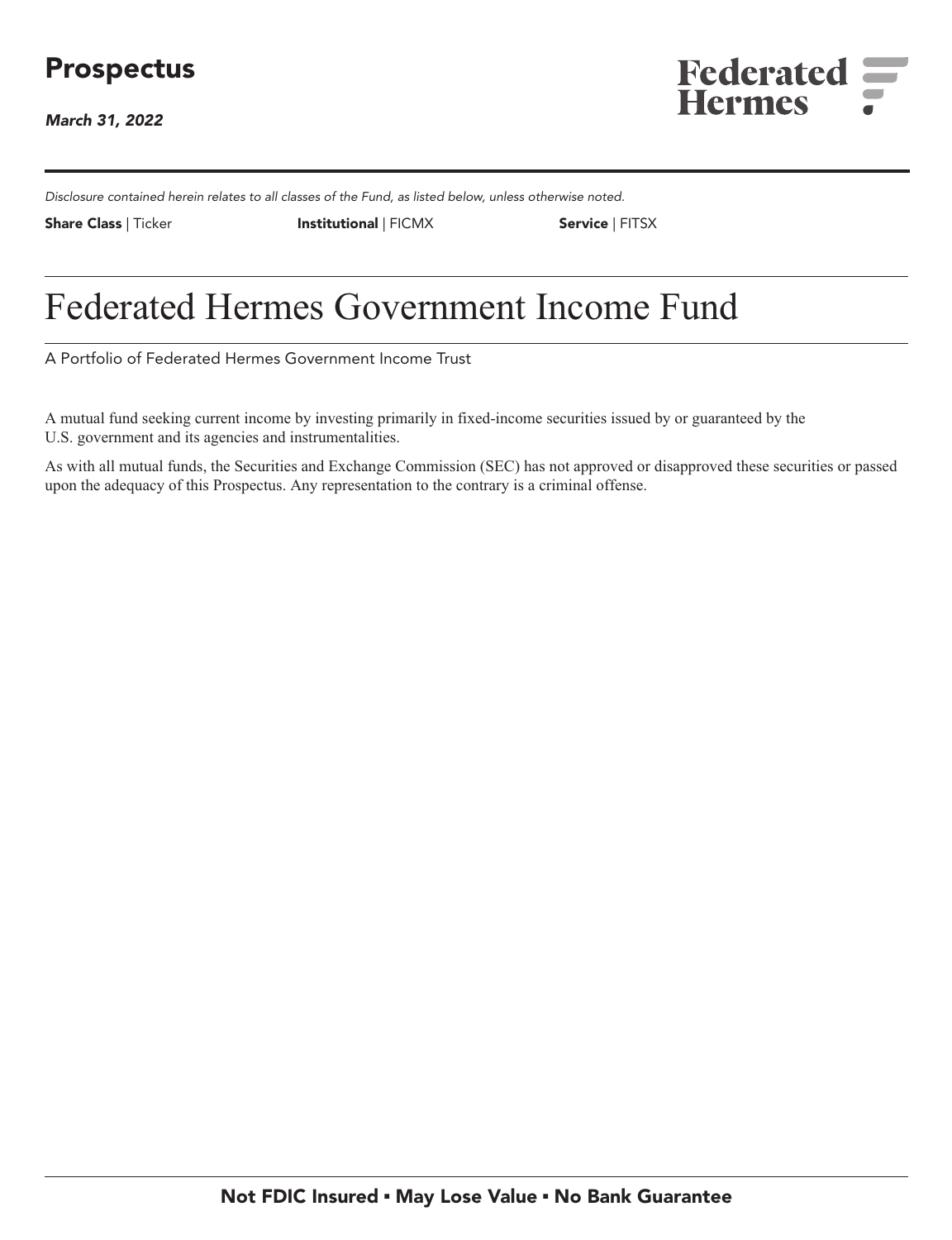#### **CONTENTS**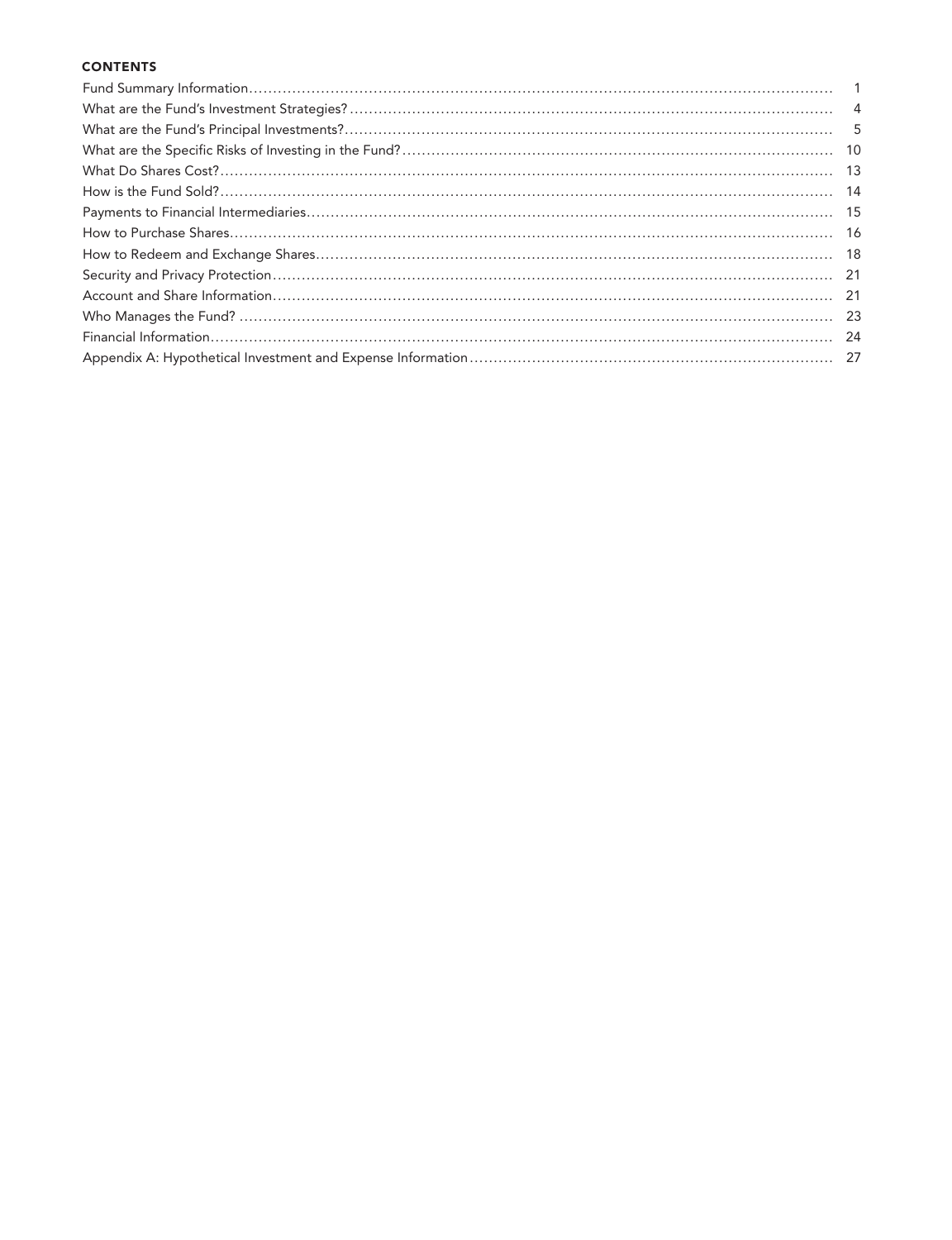# **Fund Summary Information**

#### **Federated Hermes Government Income Fund (the "Fund")**

#### **RISK/RETURN SUMMARY: INVESTMENT OBJECTIVE**

**The Fund's investment objective is current income.**

#### **RISK/RETURN SUMMARY: FEES AND EXPENSES**

**This table describes the fees and expenses that you may pay if you buy, hold and sell the Fund's Institutional Shares (IS) and Service Shares (SS). You may pay other fees, such as brokerage commissions and other fees to financial intermediaries, which are not reflected in the tables and examples below.**

#### **Shareholder Fees (fees paid directly from your investment)**

|                                                                                                                                     | None None |  |
|-------------------------------------------------------------------------------------------------------------------------------------|-----------|--|
| Maximum Deferred Sales Charge (Load) (as a percentage of original purchase price or redemption proceeds, as applicable)  None None  |           |  |
| Maximum Sales Charge (Load) Imposed on Reinvested Dividends (and other Distributions) (as a percentage of offering price) None None |           |  |
|                                                                                                                                     | None None |  |
|                                                                                                                                     | None None |  |

### **Annual Fund Operating Expenses (expenses that you pay each year as a percentage of the value of your investment)**

|                                                                                                                   | $0.40\%$ |
|-------------------------------------------------------------------------------------------------------------------|----------|
|                                                                                                                   |          |
| 0.56% 0.56% 0.56% 0.56% 0.56% 0.56% 0.56% 0.56% 0.56% 0.56% 0.56% 0.56% 0.56% 0.56% 0.56% 0.56% 0.56% 0.56% 0.56% |          |
|                                                                                                                   |          |
|                                                                                                                   |          |
|                                                                                                                   |          |
|                                                                                                                   |          |

**1 The Fund has adopted a Distribution (12b-1) Plan for its SS class shares pursuant to which the SS class of the Fund may incur and pay a Distribution (12b-1)** Fee of up to a maximum of 0.05%. No such fee is currently incurred and paid by the SS class of the Fund. The SS class of the Fund will not incur and pay such **a Distribution (12b-1) Fee until such time as approved by the Fund's Board of Trustees (the "Trustees").**

**2 The Adviser and certain of its affiliates on their own initiative have agreed to waive certain amounts of their respective fees and/or reimburse expenses. Total annual fund operating expenses (excluding Acquired Fund Fees and Expenses, interest expense, extraordinary expenses and proxy-related expenses paid by the Fund, if any) paid by the Fund's IS and SS classes (after voluntary waivers and/or reimbursements) will not exceed 0.63% and 0.83% (the "Fee Limit"), respectively, up to but not including the later of (the "Termination Date"): (a) April 1, 2023; or (b) the date of the Fund's next effective Prospectus. While the Adviser and its affiliates currently do not anticipate terminating or increasing these arrangements prior to the Termination Date, these arrangements may only be terminated or the Fee Limit increased prior to the Termination Date with the agreement of the Trustees.**

#### **Example**

**This Example is intended to help you compare the cost of investing in the Fund with the cost of investing in other mutual funds.**

**The Example assumes that you invest \$10,000 for the time periods indicated and then redeem or hold all of your Shares at the end of those periods. The Example also assumes that your investment has a 5% return each year and that operating expenses (excluding any sales loads on reinvested dividends, fee waivers and/or expense reimbursements) are as shown in the table above and remain the same. The expenses used to calculate the Fund's examples do not include fee waivers or expense reimbursements. Although your actual costs and returns may be higher or lower, based on these assumptions your costs would be:**

| <b>Share Class</b> | 1 Year | 3 Years | 5 Years | 10 Years |
|--------------------|--------|---------|---------|----------|
| IS                 | \$100  | \$312   | \$542   | \$1,201  |
| SS                 | \$100  | \$312   | \$542   | \$1,201  |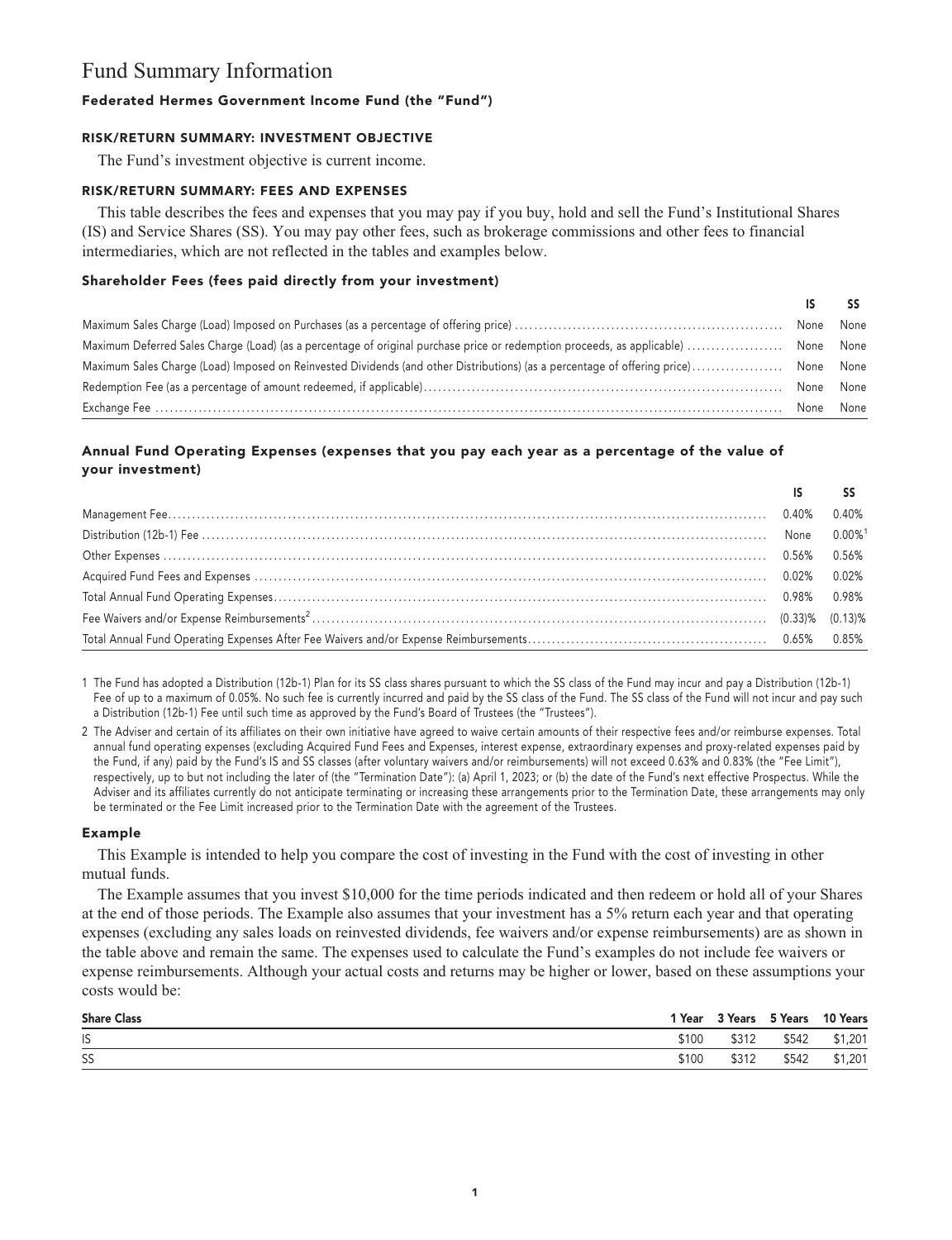#### **Portfolio Turnover**

**The Fund pays transaction costs, such as commissions, when it buys and sells securities (or "turns over" its portfolio). A higher portfolio turnover rate may indicate higher transaction costs and may result in higher taxes when Fund Shares are held in a taxable account. These costs, which are not reflected in Annual Fund Operating Expenses or in the Example, affect the Fund's performance. During the most recent fiscal year, the Fund's portfolio turnover rate was 227% of the average value of its portfolio.**

#### **RISK/RETURN SUMMARY: INVESTMENTS, RISKS AND PERFORMANCE**

#### **What are the Fund's Main Investment Strategies?**

**The Fund seeks current income. Under normal market conditions, the Fund invests primarily in mortgage-backed securities (MBS) of investment-grade quality and seeks to provide returns consistent with investments in the market for U.S. home mortgages. The Fund will invest in MBS that are issued or guaranteed by U.S. government agencies or U.S. government-sponsored enterprises (GSEs), including collateralized mortgage obligations (CMOs). The Fund also may invest in U.S. government securities and certain derivative instruments.**

**The Fund typically seeks to maintain an overall average dollar-weighted portfolio duration that is within one year above or below the Bloomberg U.S. Mortgage-Backed Securities Index (the "Index"). At times, the Fund's investment adviser's (the "Adviser") calculation of portfolio duration may result in variances outside this range. Duration is a measure of the price volatility of a fixed-income security as a result of changes in market rates of interest, based on the weighted average timing of the instrument's expected fixed interest and principal payments. The Adviser seeks to create a portfolio, consisting of MBS, derivative instruments and other securities that outperforms the Index.**

**Based on fundamental analysis, the Adviser will consider a variety of factors when making decisions to purchase or sell particular securities or derivative contracts. The Fund may, but is not required to, use derivative instruments. Derivatives are instruments that have a value based on another instrument, exchange rate or index, and may be used as substitutes for securities in which the Fund can invest, or to hedge against a potential loss in the underlying asset. There can be no assurance that the Fund's use of derivative instruments will work as intended. Derivative investments made by the Fund are included within the Fund's 80% policy (as described below) and are calculated at market value.**

**The Fund will invest its assets so that at least 80% of its net assets (plus any borrowings for investment purposes) are invested in U.S. Government securities.**

**The Fund will notify shareholders at least 60 days in advance of any change in its investment policy that would enable the Fund to invest, under normal circumstances, less than 80% of its net assets (plus any borrowings for investment purposes) in U.S. Government securities.**

#### **What are the Main Risks of Investing in the Fund?**

**All mutual funds take investment risks. Therefore, it is possible to lose money by investing in the Fund. The primary factors that may reduce the Fund's returns include:**

- **■ MBS Risk. A rise in interest rates may cause the value of MBS held by the Fund to decline. Certain MBS issued by GSEs are not backed by the full faith and credit of the U.S. government. The Fund's investments in collateralized mortgage obligations (CMOs) may entail greater market, prepayment and liquidity risks than other MBS.**
- **Credit Risk.** It is possible that interest or principal on securities will not be paid when due. Such non-payment or **default may reduce the value of the Fund's portfolio holdings, its share price and its performance.**
- **Counterparty Risk.** Counterparty risk includes the possibility that a party to a transaction involving the Fund will fail **to meet its obligations. This could cause the Fund to lose money or to lose the benefit of the transaction or prevent the Fund from selling or buying other securities to implement its investment strategy.**
- **Risk of Investing in Certain MBS.** MBS backed by participations in reverse mortgages may carry risks different from **and in addition to risks of other MBS. The timing of payments made on reverse mortgage loans (and, by extension, MBS backed by such loans) is uncertain and may occur sooner or later than anticipated.**
- **■ Interest Rate Risk. Prices of fixed-income securities generally fall when interest rates rise. The longer the duration of a fixed-income security, the more susceptible it is to interest rate risk. Recent and potential future changes in monetary policy made by central banks and/or their governments are likely to affect the level of interest rates.**
- **■ Prepayment and Extension Risk. When homeowners prepay their mortgages in response to lower interest rates, the Fund may be required to reinvest the proceeds at the lower interest rates then available. Also, when interest rates fall, the price of mortgage-backed securities may not rise to as great an extent as other fixed-income securities. When interest rates rise, homeowners are less likely to prepay their mortgages. A decreased rate of prepayments lengthens the expected maturity of a mortgage-backed security, and the price of mortgage-backed securities may decrease more than the price of other fixed income securities when interest rates rise.**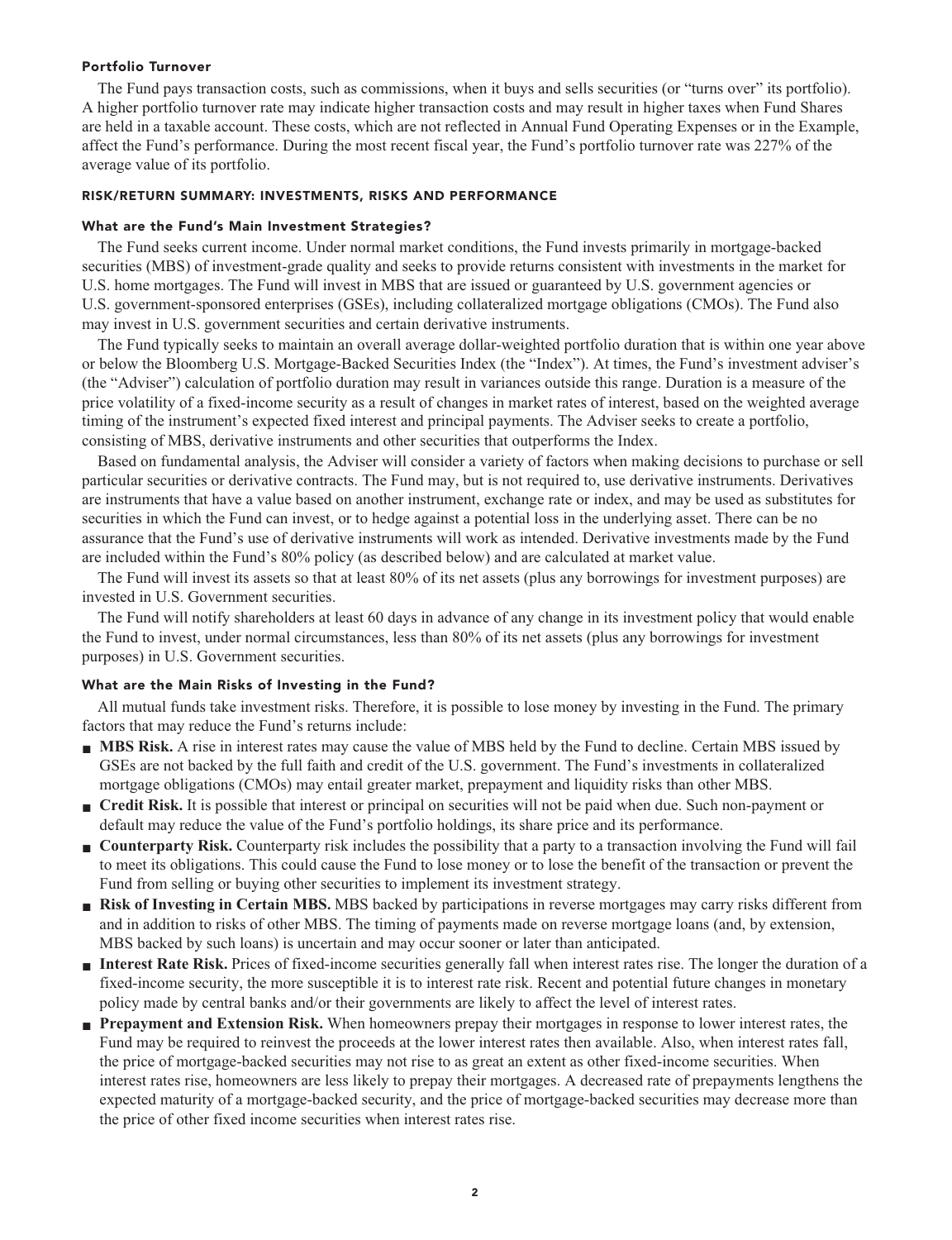- **■ Liquidity Risk. The CMOs in which the Fund invests may be less readily marketable and may be subject to greater fluctuation in price than other securities.**
- **Leverage Risk.** Leverage risk is created when an investment exposes the Fund to a level of risk that exceeds the **amount invested. Changes in the value of such an investment magnify the Fund's risk of loss and potential for gain.**
- **Risk of Investing in Derivative Instruments.** Derivative contracts involve risks different from, or possibly greater **than, risks associated with investing directly in securities and other traditional investments. Specific risk issues related to the use of such contracts include valuation and tax issues, increased potential for losses and/or costs to the Fund, and a potential reduction in gains to the Fund. Each of these issues is described in greater detail in this prospectus. Derivative contracts may also involve other risks described in this Prospectus such as interest rate, credit, liquidity and leverage risks.**
- **■ Asset Segregation Risk. The requirement to secure its obligations in connection with certain transactions, including derivatives or other transactions that expose it to an obligation of another party, by owning underlying assets, entering into offsetting transactions or setting aside cash or liquid assets, may cause the Fund to miss favorable trading opportunities, or to realize losses on such offsetting transactions.**
- **Risk Related to the Economy.** The value of the Fund's portfolio may decline in tandem with a drop in the overall **value of the markets in which the Fund invests and/or other markets. Economic, political and financial conditions, industry or economic trends and developments or public health risks, such as epidemics or pandemics, may, from time to time, and for varying periods of time, cause the Fund to experience volatility, illiquidity, shareholder redemptions or other potentially adverse effects.**
- **■ Technology Risk. The Adviser uses various technologies in managing the Fund, consistent with its investment objective and strategy described in this Prospectus. For example, proprietary and third-party data and systems are utilized to support decision-making for the Fund. Data imprecision, software or other technology malfunctions, programming inaccuracies and similar circumstances may impair the performance of these systems, which may negatively affect Fund performance.**

**The Shares offered by this Prospectus are not deposits or obligations of any bank, are not endorsed or guaranteed by any bank and are not insured or guaranteed by the U.S. government, the Federal Deposit Insurance Corporation, the Federal Reserve Board or any other government agency.**

#### **PERFORMANCE: BAR CHART AND TABLE**

#### **Risk/Return Bar Chart**

**The bar chart and performance table below reflect historical performance data for the Fund and are intended to help you analyze the Fund's investment risks in light of its historical returns. The bar chart shows the variability of the Fund's IS class total returns on a calendar year-by-year basis. The Average Annual Total Return Table shows returns for each class** *averaged* **over the stated periods, and includes comparative performance information.** *The Fund's performance will fluctuate, and past performance (before and after taxes) is not necessarily an indication of future results.* **Updated performance information for the Fund is available under the "Products section at [FederatedInvestors.com](https://www.federatedinvestors.com/home.do) or by calling 1-800-341-7400.**



**Within the periods shown in the bar chart, the Fund's IS class highest quarterly return was 2.12% (quarter ended March 31, 2020). Its lowest quarterly return was (2.17)% (quarter ended June 30, 2013).**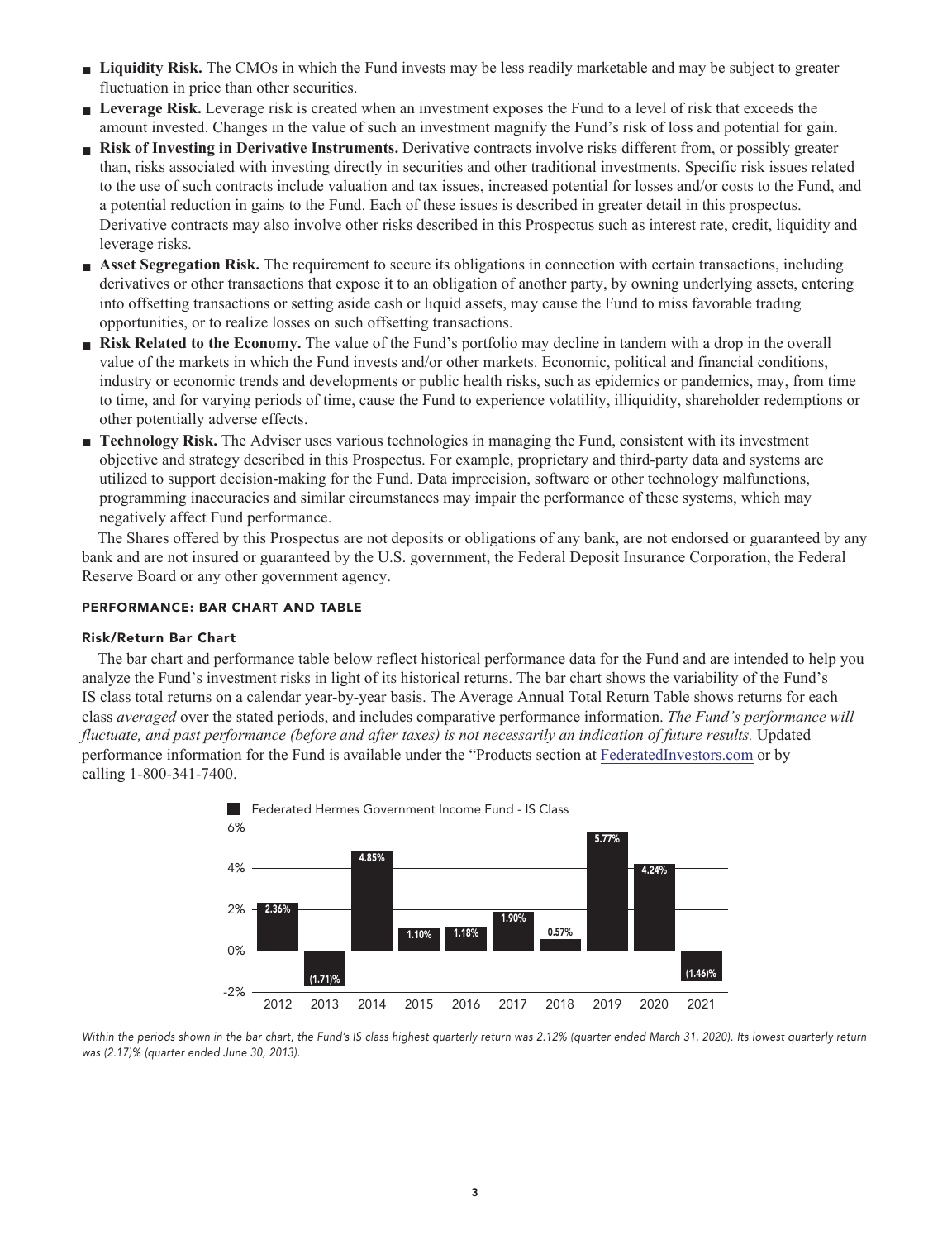#### **Average Annual Total Return Table**

**In addition to Return Before Taxes, Return After Taxes is shown for the Fund's IS class to illustrate the effect of federal taxes on Fund returns. After-tax returns are shown only for the IS class, and after-tax returns for the SS class will differ from those shown for the IS class.** *Actual after-tax returns depend on each investor's personal tax situation, and are likely to differ from those shown***. After-tax returns are calculated using a standard set of assumptions. The stated returns assume the highest historical federal income and capital gains tax rates. These after-tax returns do not reflect the effect of any applicable state and local taxes. After-tax returns are not relevant to investors holding Shares through a 401(k) plan, an Individual Retirement Account or other tax-advantaged investment plan.**

**(For the Periods Ended December 31, 2021)**

| <b>Share Class</b>                                                                                                  | 1 Year   |          | 5 Years 10 Years |
|---------------------------------------------------------------------------------------------------------------------|----------|----------|------------------|
| IS:                                                                                                                 |          |          |                  |
| Return Before Taxes                                                                                                 | $-1.46%$ | 2.17%    | 1.85%            |
| Return After Taxes on Distributions                                                                                 | $-1.76%$ | .40%     | 0.93%            |
| Return After Taxes on Distributions and Sale of Fund Shares                                                         | $-0.83%$ | $1.33\%$ | 1.01%            |
| SS:                                                                                                                 |          |          |                  |
| Return Before Taxes                                                                                                 | $-1.64%$ | 1.97%    | 1.65%            |
| Bloomberg U.S. Mortgage Backed Securities Index <sup>1</sup><br>(reflects no deduction for fees, expenses or taxes) | $-1.04%$ | 2.50%    | 2.28%            |
| Lipper U.S. Mortgage Funds Average <sup>2</sup>                                                                     | $-1.88%$ | 2.30%    | 1.79%            |

**1 The Bloomberg U.S. Mortgage Backed Securities Index tracks agency mortgage-backed pass-through securities (both fixed-rate and hybrid ARM) guaranteed by Ginnie Mae (GNMA), Fannie Mae (FNMA) and Freddie Mac (FHLMC). Effective August 24, 2021, the name of the index changed from "Bloomberg Barclays U.S. Mortgage Backed Securities Index" to "Bloomberg U.S. Mortgage Backed Securities Index."**

**2 Lipper figures represent the average of the total returns reported by all mutual funds designated by Lipper, Inc., as falling into the respective category and is not adjusted to reflect any sales charges.**

#### **FUND MANAGEMENT**

**The Fund's Investment Adviser is Federated Investment Management Company.**

**Todd A. Abraham, CFA, Senior Portfolio Manager, has been the Fund's portfolio manager since September of 2000. Liam O'Connell, CFA, has been the Fund's portfolio manager since March of 2013.**

#### **PURCHASE AND SALE OF FUND SHARES**

**You may purchase, redeem or exchange Shares of the Fund on any day the New York Stock Exchange is open. Shares may be purchased through a financial intermediary firm that has entered into a Fund selling and/or servicing agreement with the Distributor or an affiliate ("Financial Intermediary") or directly from the Fund, by wire or by check. Please note that certain purchase restrictions may apply. Redeem or exchange Shares through a financial intermediary or directly from the Fund by telephone at 1-800-341-7400 or by mail.**

**The minimum initial investment amount for the Fund's IS and SS classes is generally \$1,000,000 and there is no minimum subsequent investment amount. Certain types of accounts are eligible for lower minimum investments. The minimum investment amount for Systematic Investment Programs is \$50.**

#### **TAX INFORMATION**

**The Fund's distributions are taxable as ordinary income or capital gains except when your investment is through a 401(k) plan, an Individual Retirement Account or other tax-advantaged investment plan.**

#### **PAYMENTS TO BROKER-DEALERS AND OTHER FINANCIAL INTERMEDIARIES**

**If you purchase the Fund through a broker-dealer or other financial intermediary (such as a bank), the Fund and/or its related companies may pay the intermediary for the sale of Fund Shares and related services. These payments may create a conflict of interest by influencing the broker-dealer or other intermediary and your salesperson to recommend the Fund over another investment. Ask your salesperson or visit your financial intermediary's website for more information.**

### **What are the Fund's Investment Strategies?**

**The Fund's investment objective is current income. The investment objective may not be changed by the Fund's Board without shareholder approval. While there is no assurance that the Fund will achieve its investment objective, it endeavors to do so by following the principal strategies and policies described in this Prospectus. The Fund's Statement of Additional Information (SAI) provides information about the Fund's non-principal strategies.**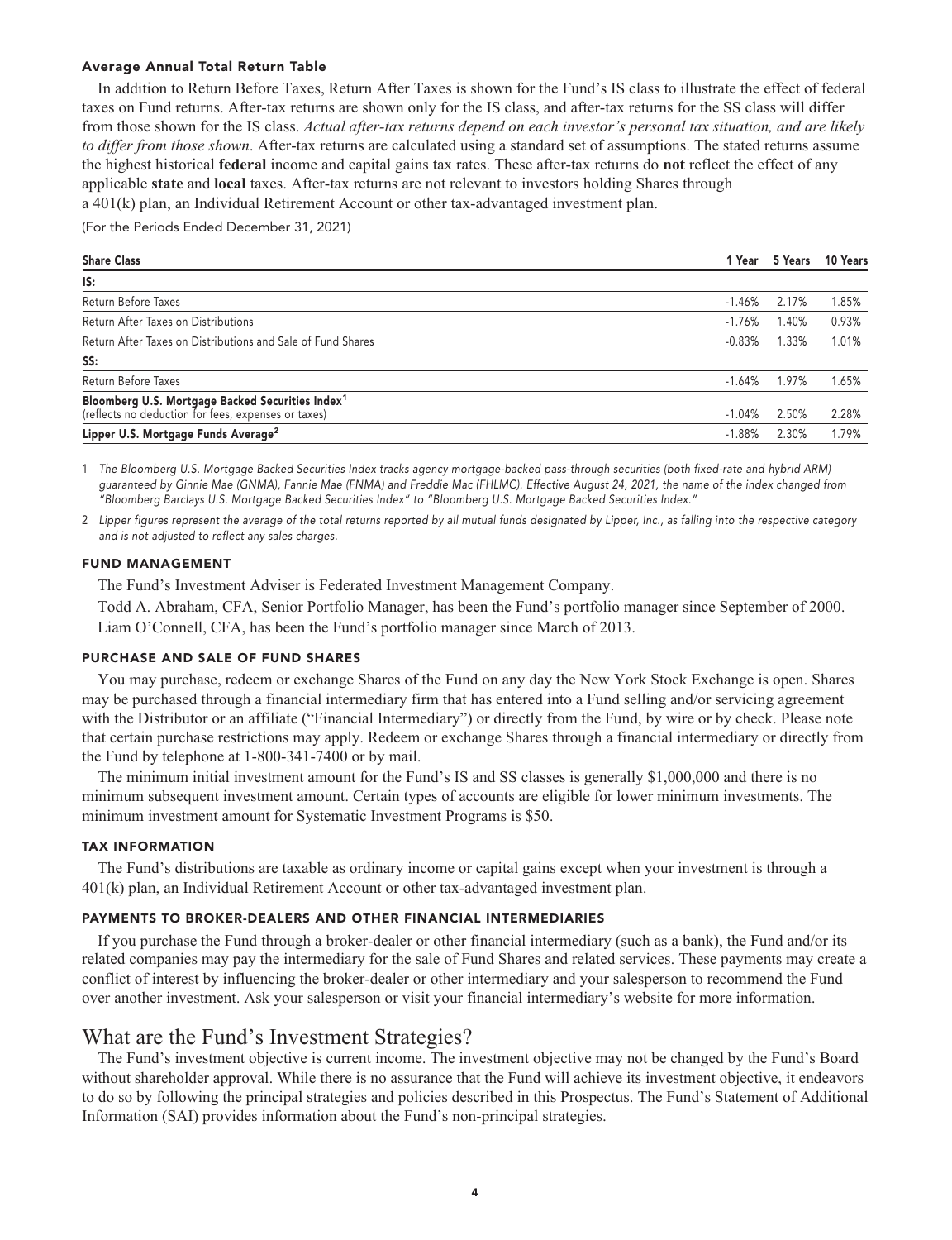**The Fund seeks current income. Under normal market conditions, the Fund invests primarily in mortgage-backed securities (MBS) of investment-grade quality and seeks to provide returns consistent with investments in the market for U.S. home mortgages. A security is considered investment-grade quality if it is either: (i) rated within the four highest ratings categories by at least one nationally recognized statistical rating organization (an NRSRO); or (ii) if unrated, considered by the Fund's investment adviser (the "Adviser") to be of investment-grade quality. The Fund will invest in MBS that are issued or guaranteed by U.S. government agencies or U.S. government-sponsored enterprises (GSEs) including collateralized mortgage obligations (CMOs). The Fund also may invest in U.S. government securities and certain derivative instruments.**

**The Fund typically seeks to maintain an overall average dollar-weighted portfolio duration that is within one year above or below the Bloomberg U.S. Mortgage-Backed Securities Index (the "Index"). At times, the Adviser's calculation of portfolio duration may result in variances outside this range. Duration is a measure of the price volatility of a fixed-income security as a result of changes in market rates of interest, based on the weighted average timing of the instrument's expected fixed interest and principal payments. For example, if interest rates rise by 1% (in a parallel shift) the NAV of a fund with an average duration of five years theoretically would decline about 5.0%. Securities with longer durations tend to be more sensitive to interest rate changes than securities with shorter durations.**

**The Adviser seeks to create a portfolio, consisting of MBS, derivative instruments and other securities that outperforms the Index. In implementing the Fund's investment strategy, the Adviser typically will take into consideration: (i) overall levels of interest rates; (ii) volatility of interest rates; (iii) relative interest rates of securities with longer and shorter durations (known as a "yield curve"); and (iv) relative interest rates of different types of securities (such as U.S. government securities and MBS).**

**Based on fundamental analysis, the Adviser will consider a variety of factors when making decisions to purchase or sell particular securities or derivative contracts, including: the securities' specific interest rate and prepayment risks, and price sensitivity to changes in market spread levels and in the level of interest rate volatility. In analyzing MBS, the Adviser also may consider the average interest rates of the underlying loans, the prior and expected prepayments, any ratings issued by NRSROs, and any guarantee of the security or underlying loans by a GSE or non-agency issuer.**

**The Fund may use derivative contracts to implement elements of its investment strategy. For example, the Fund may use derivative contracts to increase or decrease the portfolio's exposure to the investment(s) underlying the derivative in an attempt to benefit from changes in the value of the underlying investment(s). Additionally, by way of example, the Fund may use derivative contracts in an attempt to:**

- **Increase or decrease the effective duration of the Fund's portfolio;**
- **■ Hedge against potential losses; or**
- **■ Manage yield curve exposure.**

**There can be no assurance that the Fund's use of derivative contracts will work as intended. Derivative investments made by the Fund are included within the Fund's 80% policy (as described below) and are calculated at market value.**

**The Fund will invest its assets so that at least 80% of its net assets (plus any borrowings for investment purposes) are invested in U.S. Government securities.**

**The Fund will notify shareholders at least 60 days in advance of any change in its investment policy that would enable the Fund to invest, under normal circumstances, less than 80% of its net assets (plus any borrowings for investment purposes) in U.S. Government securities.**

#### **TEMPORARY INVESTMENTS**

**The Fund may temporarily depart from its principal investment strategies by investing its assets in shorter-term debt securities and similar obligations or by holding cash. It may do this in response to unusual circumstances, such as: adverse market, economic or other conditions (for example, to help avoid potential losses, or during periods when there is a shortage of appropriate securities); to maintain liquidity to meet shareholder redemptions; or to accommodate cash inflows. It is possible that such investments could affect the Fund's investment returns and/or the ability to achieve the Fund's investment objectives.**

# **What are the Fund's Principal Investments?**

**The following provides general information on the Fund's principal investments. The Fund's Statement of Additional Information (SAI) provides information about the Fund's non-principal investments and may provide additional information about the Fund's principal investments.**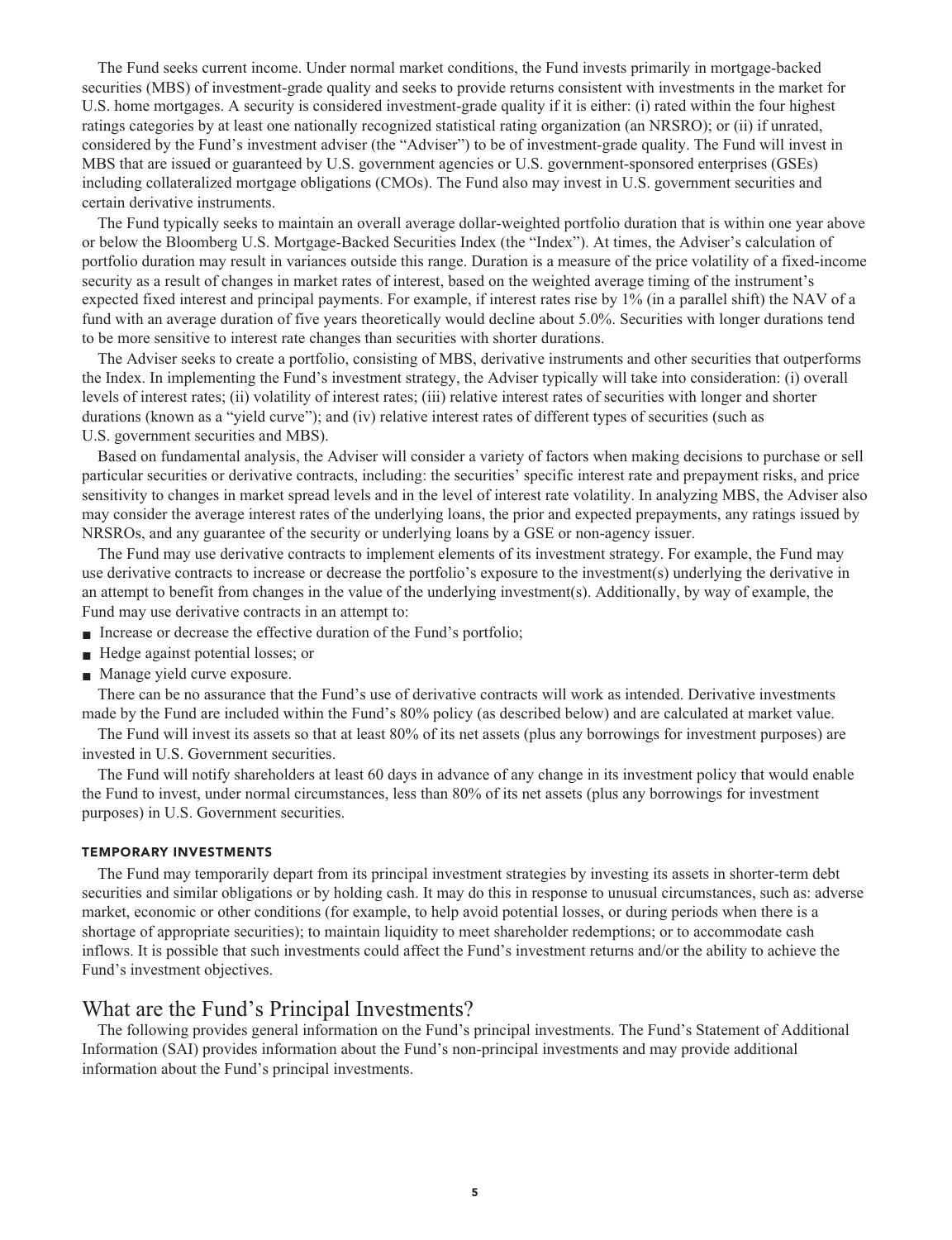#### **FIXED-INCOME SECURITIES**

**The Fund may invest in the fixed-income securities described below. The Fund's fixed-income investments may include bonds, notes (including structured notes), mortgage-related securities, asset-backed securities and money market instruments. Fixed-income securities may be issued by: U.S. corporations or entities; U.S. banks; and the U.S. government, its agencies, authorities, instrumentalities or GSEs. These securities may have all types of interest rate payment and reset terms, including fixed rate, adjustable rate and zero coupon.**

**The following describes the fixed-income securities in which the fund principally invests.**

#### **Mortgage-Backed Securities (MBS) (A Type of Fixed-Income Security)**

**An MBS is a type of pass-through security, which is a pooled debt obligation repackaged as interests that pass principal and interest through an intermediary to investors. In the case of MBS, the ownership interests are issued by a trust and represent participation interests in pools of adjustable and fixed-rate mortgage loans. MBS are most commonly issued or guaranteed by the U.S. government (or one of its agencies or instrumentalities). Unlike conventional debt obligations, MBS provide monthly payments derived from the monthly interest and principal payments (including any prepayments) made by the individual borrowers on the pooled mortgage loans. Most MBS make these payments monthly; however, certain MBS are backed by mortgage loans which do not generate monthly payments but rather generate payments less frequently.**

**The MBS acquired by the Fund could be secured by fixed-rate mortgages, adjustable-rate mortgages or hybrid adjustable-rate mortgages. Adjustable-rate mortgages are mortgages whose interest rates are periodically reset when market rates change. A hybrid adjustable-rate mortgage ("hybrid ARM") is a type of mortgage in which the interest rate is fixed for a specified period and then resets periodically, or floats, for the remaining mortgage term. Hybrid ARMs are usually referred to by their fixed and floating periods. For example, a "5/1 ARM" may refer to a mortgage with a five-year fixed interest rate period, followed by 25 annual interest rate adjustment periods.**

**The Fund also may invest in collateralized mortgage obligations (CMOs). The two types of CMOs are: (1) MBS that are collateralized by mortgage loans or mortgage pass-through securities; and (2) multi-class pass-through securities, which are interests in a trust composed of mortgage loans or other MBS. CMOs may be issued by U.S. governmental or government-related enterprises. CMOs are issued in multiple classes, often referred to as "tranches," with each tranche having a specific fixed or floating coupon rate, and stated maturity or final distribution date. CMOs are subject to the uncertainty of the timing of cash flows that results from the rate of prepayments on the underlying mortgages serving as collateral and from the structure of the particular CMO transaction (that is, the priority of the individual tranches). An increase or decrease in prepayment rates (resulting from a decrease or increase in mortgage interest rates) may cause the CMOs to be retired substantially earlier or later than their stated maturities or final distribution dates, and will affect the yields and prices of CMOs.**

**Mortgage dollar rolls are transactions in which the Fund sells MBS for delivery in the current month with a simultaneous contract entered to repurchase substantially similar (same type, coupon and maturity) securities on a specified future date and price (a "mortgage roll"). During the roll period, the Fund foregoes principal and interest paid on the MBS. Mortgage dollar roll transactions may be used to seek to increase the Fund's income. The Fund uses repurchase agreements and short-term fixed-income securities to secure its obligations in these transactions. Investments in mortgage dollar rolls expose the Fund to counterparty credit risk.**

**Investments in MBS expose the Fund to MBS, interest rate, prepayment and credit risks.**

#### **Commercial Mortgage-Backed Securities (A Type of Mortgage-Backed Security)**

**Commercial mortgage-backed securities (CMBS) represent interests in mortgage loans on commercial real estate, such as loans for hotels, shopping centers, office buildings and apartment buildings. Generally, the interest and principal payments on these loans are passed on to investors in CMBS according to a schedule of payments. The Fund may invest in individual CMBS issues or, alternately, may gain exposure to the overall CMBS market by investing in a derivative contract, the performance of which is related to changes in the value of a domestic CMBS index. The risks associated with CMBS reflect the risks of investing in the commercial real estate securing the underlying mortgage loans and are therefore different from the risks of other types of MBS. The Fund will only invest in CMBS that are guaranteed by a federal agency or instrumentality, such as (but not limited to), Freddie Mac and Fannie Mae. The Fund's CMBS investments may expose the Fund to interest rate, prepayment and liquidity risks.**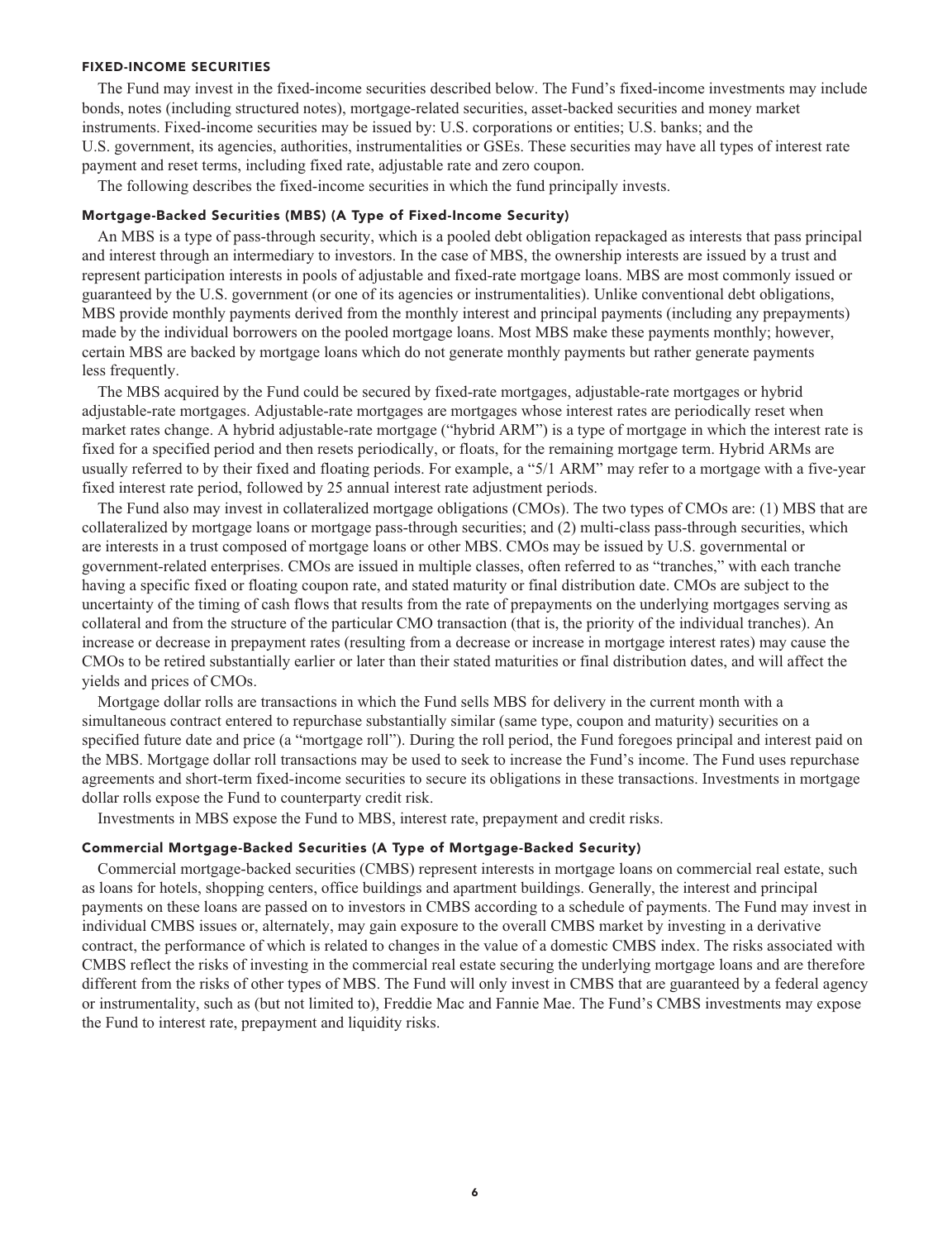#### **Collateralized Mortgage Obligations (A Type of Mortgage-Backed Security)**

**Collateralized mortgage obligations (CMOs), including interests in real estate mortgage investment conduits (REMICs), allocate payments and prepayments from an underlying pass-through certificate among holders of different classes of mortgage-backed securities. This creates different prepayment and interest rate risks for each CMO class. The degree of increased or decreased prepayment risks depends upon the structure of the CMOs. However, the actual returns on any type of mortgage-backed security depend upon the performance of the underlying pool of mortgages, which no one can predict with certainty and will vary among pools.**

#### **Sequential CMOs (A Type of CMO)**

**In a sequential pay CMO, one class of CMOs receives all principal payments and prepayments. The next class of CMOs receives all principal payments after the first class is paid off. This process repeats for each sequential class of CMO. As a result, each class of sequential pay CMOs reduces the prepayment risks of subsequent classes.**

#### **PACs, TACs and Companion Classes (Types of CMOs)**

**More sophisticated CMOs include planned amortization classes (PACs) and targeted amortization classes (TACs). PACs and TACs are issued with companion classes. PACs and TACs receive principal payments and prepayments at a specified rate. The companion classes receive principal payments and prepayments in excess of the specified rate. In addition, PACs will receive the companion classes' share of principal payments, if necessary, to cover a shortfall in the prepayment rate. This helps PACs and TACs to control prepayment risks by increasing the risks to their companion classes.**

#### **IOs and POs (Types of CMOs)**

**CMOs may allocate interest payments to one class ("Interest Only" or IOs) and principal payments to another class ("Principal Only" or POs). POs increase in value when prepayment rates increase. In contrast, IOs decrease in value when prepayments increase, because the underlying mortgages generate less interest payments. However, IOs tend to increase in value when interest rates rise (and prepayments decrease), making IOs a useful hedge against interest rate risks.**

#### **Floaters and Inverse Floaters (Types of CMOs)**

**Another variant allocates interest payments between two classes of CMOs. One class ("Floaters") receives a share of interest payments based upon a market index such as the London Interbank Offered Rate (LIBOR). The other class ("Inverse Floaters") receives any remaining interest payments from the underlying mortgages. Floater classes receive more interest (and Inverse Floater classes receive correspondingly less interest) as interest rates rise. This shifts prepayment and interest rate risks from the Floater to the Inverse Floater class, reducing the price volatility of the Floater class and increasing the price volatility of the Inverse Floater class.**

#### **Z Classes and Residual Classes (Types of CMOs)**

**CMOs must allocate all payments received from the underlying mortgages to some class. To capture any unallocated payments, CMOs generally have an accrual (Z) class. Z classes do not receive any payments from the underlying mortgages until all other CMO classes have been paid off. Once this happens, holders of Z class CMOs receive all payments and prepayments.**

#### **U.S. Government Securities**

**U.S. government securities include U.S. Treasury obligations, which differ in their yields, maturities and times of issuance, and obligations issued or guaranteed by U.S. government agencies or instrumentalities ("agency obligations"). Agency obligations may be guaranteed by the U.S. government or they may be backed by the right of the issuer to borrow from the U.S. Treasury, the discretionary authority of the U.S. government to purchase the obligations, or the credit of the agency or instrumentality. As a result of their high credit quality and market liquidity, U.S. government securities generally provide lower current yields than obligations of other issuers. While certain U.S. government-sponsored enterprises (such as the Federal Home Loan Mortgage Corporation and the Federal National Mortgage Association) may be chartered or sponsored by acts of Congress, their securities are neither issued nor guaranteed by the U.S. Treasury or any other segment of the U.S. government. Investments in U.S. government securities expose the Fund to interest rate risks.**

#### **Repurchase Agreements (A Type of Fixed-Income Security)**

**Repurchase agreements are transactions in which the Fund buys a security from a dealer or bank and agrees to sell the security back at a mutually agreed-upon time and price. The repurchase price exceeds the sale price, reflecting the Fund's return on the transaction. This return is unrelated to the interest rate on the underlying security. The Fund will enter into repurchase agreements only with banks and other recognized financial institutions, such as securities dealers, deemed creditworthy by the Adviser.**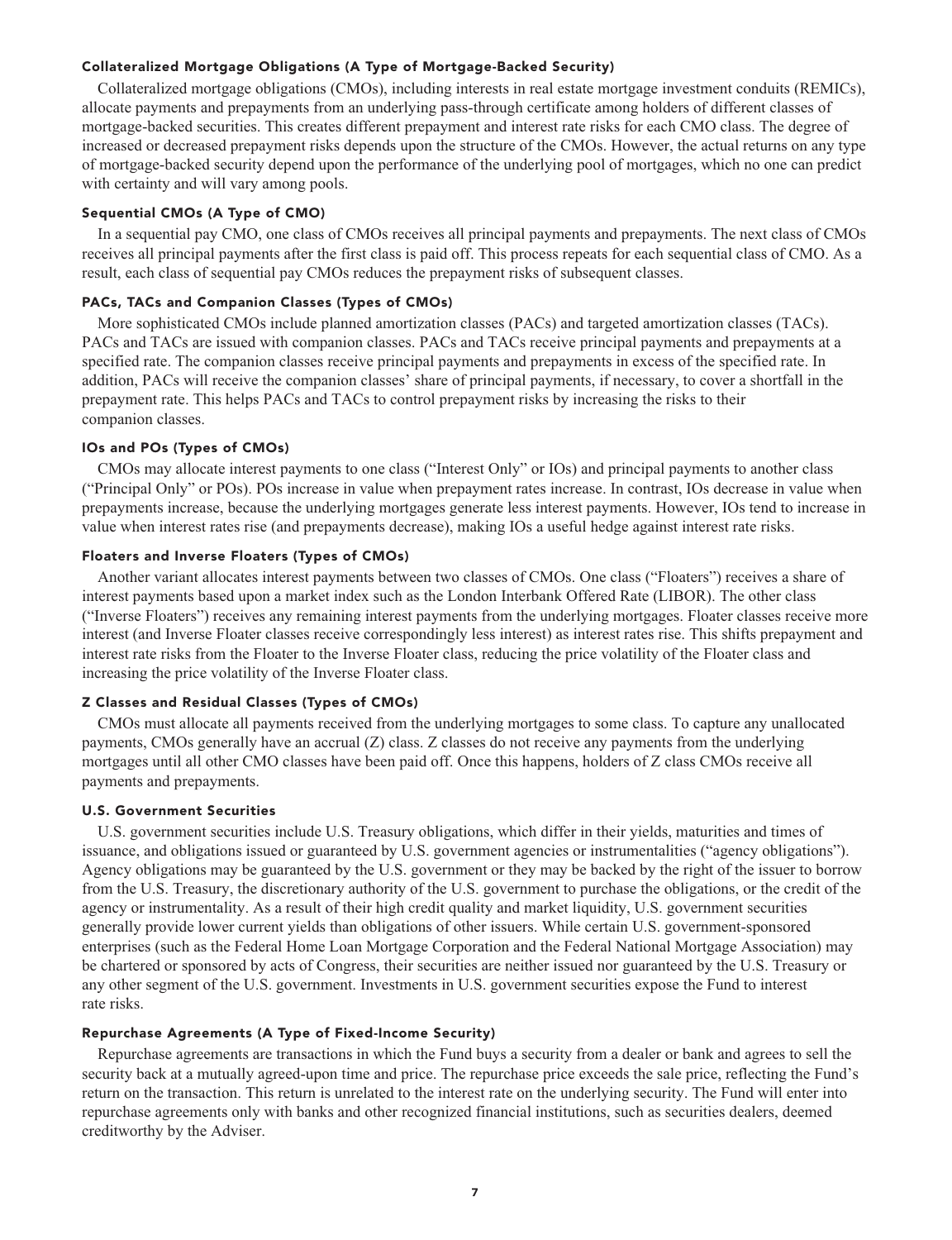**The Fund's custodian or subcustodian will take possession of the securities subject to repurchase agreements. The Adviser or subcustodian will monitor the value of the underlying security each day to ensure that the value of the security always equals or exceeds the repurchase price.**

**Repurchase agreements are subject to credit risks. The Fund invests in overnight repurchase agreements in order to maintain sufficient cash to pay for daily net redemptions and portfolio transactions.**

#### **DERIVATIVE CONTRACTS**

**Derivative contracts are financial instruments that require payments based upon changes in the values of designated securities, commodities, currencies, indices, or other assets or instruments including other derivative contracts, (each a "Reference Instrument" and collectively, "Reference Instruments"). Each party to a derivative contract may sometimes be referred to as a counterparty. Some derivative contracts require payments relating to an actual, future trade involving the Reference Instrument. These types of derivatives are frequently referred to as "physically settled" derivatives. Other derivative contracts require payments relating to the income or returns from, or changes in the market value of, a Reference Instrument. These types of derivatives are known as "cash-settled" derivatives, since they require cash payments in lieu of delivery of the Reference Instrument.**

**Many derivative contracts are traded on securities or commodities exchanges. In this case, the exchange sets all the terms of the contract except for the price. Investors make payments due under their contracts through the exchange. Most exchanges require investors to maintain margin accounts through their brokers to cover their potential obligations to the exchange. Parties to the contract make (or collect) daily payments to the margin accounts to reflect losses (or gains) in the value of their contracts. This protects investors against potential defaults by the other party to the contract. Trading contracts on an exchange also allows investors to close out their contracts by entering into offsetting contracts.**

**The Fund may also trade derivative contracts over-the-counter (OTC) in transactions negotiated directly between the Fund and a financial institution. OTC contracts do not necessarily have standard terms, so they may be less liquid and more difficult to close out than exchange-traded contracts. In addition, OTC contracts with more specialized terms may be more difficult to value than exchange-traded contracts, especially in times of financial stress.**

**The market for swaps and other OTC derivatives was largely unregulated prior to the enactment of federal legislation known as the Dodd-Frank Wall Street Reform and Consumer Protection Act (the "Dodd-Frank Act"). Regulations enacted by the Commodity Futures Trading Commission (the CFTC) under the Dodd-Frank Act require the Fund to clear certain swap contracts through a clearing house or central counterparty (a CCP).**

**To clear a swap through the CCP, the Fund will submit the contract to, and post margin with, a futures commission merchant (FCM) that is a clearing house member. The Fund may enter into the swap with a financial institution other than the FCM and arrange for the contract to be transferred to the FCM for clearing, or enter into the contract with the FCM itself. If the Fund must centrally clear a transaction, the CFTC's regulations also generally require that the swap be executed on a registered exchange or through a market facility that is known as a swap execution facility or SEF. Central clearing is presently required only for certain swaps; and the CFTC is expected to impose a mandatory central clearing requirement for additional derivative instruments over time.**

**The CCP, SEF and FCM are all subject to regulatory oversight by the CFTC. In addition, most derivative market participants are now regulated as swap dealers or major swap participants and are subject to certain minimum capital and margin requirements and business conduct standards. Similar regulatory requirements are expected to apply to derivative contracts that are subject to the jurisdiction of the SEC, although the SEC has not yet finalized its regulations. In addition, uncleared OTC swaps will be subject to regulatory collateral requirements that could adversely affect the Fund's ability to enter into swaps in the OTC market. These developments could cause the Fund to terminate new or existing swap agreements or to realize amounts to be received under such instruments at an inopportune time.**

**Until the mandated rulemaking and regulations are implemented completely, it will not be possible to determine the complete impact of the Dodd-Frank Act and related regulations on the Fund.**

**Depending on how the Fund uses derivative contracts and the relationships between the market value of a derivative contract and the Reference Instrument, derivative contracts may increase or decrease the Fund's exposure to the risks of the Reference Instrument, and may also expose the Fund to liquidity and leverage risks. OTC contracts also expose the Fund to credit risks in the event that a counterparty defaults on the contract, although this risk may be mitigated by submitting the contract for clearing through a CCP.**

**Payment obligations arising in connection with derivative contracts are frequently required to be secured with margin (which is commonly called "collateral").**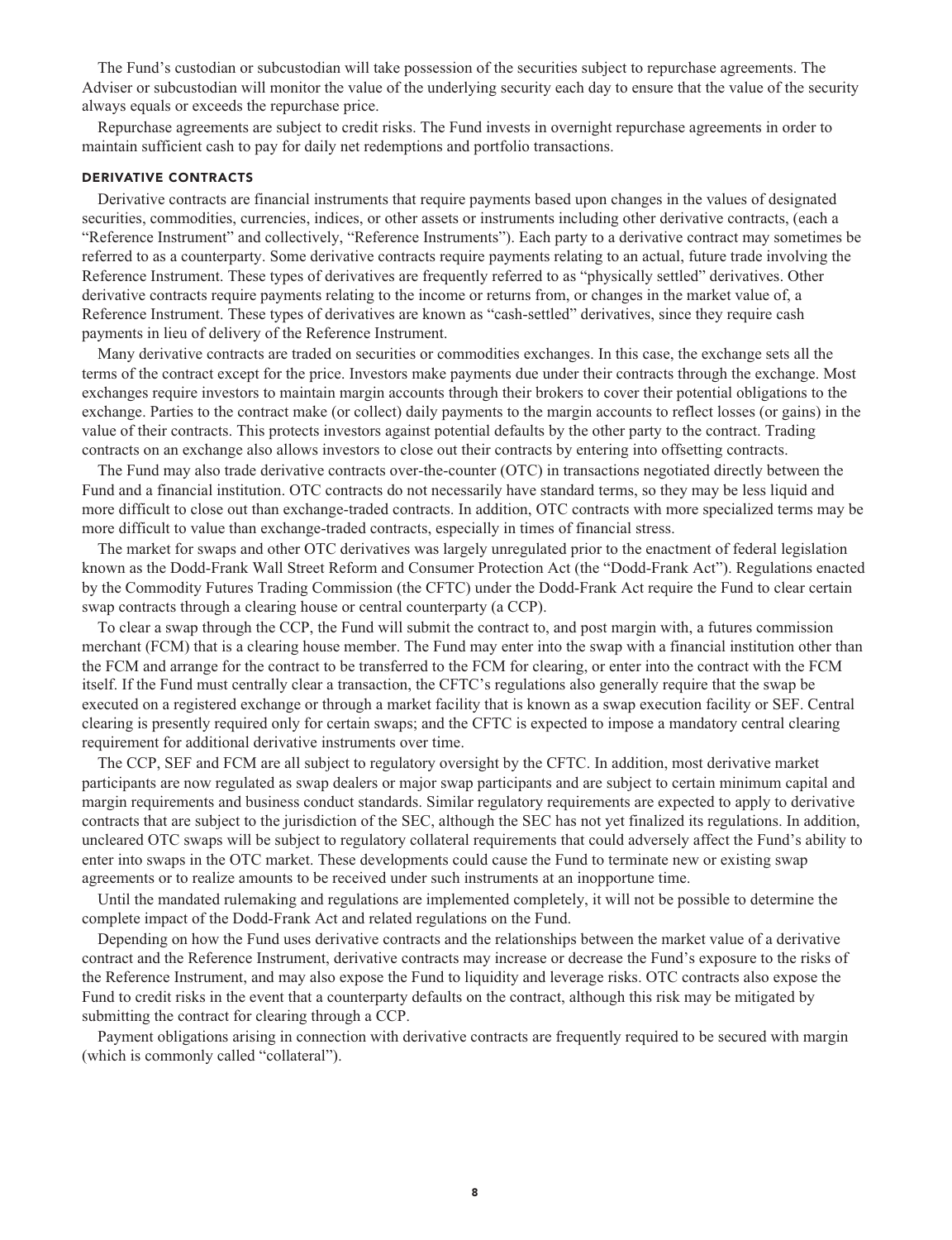**The Fund may invest in a derivative contract if it is permitted to own, invest in, or otherwise have economic exposure to the Reference Instrument. The Fund is not required to own a Reference Instrument in order to buy or sell a derivative contract relating to that Reference Instrument. The Fund may trade in the following specific types and/or combinations of derivative contracts:**

#### **Futures Contracts (A Type of Derivative)**

**Futures contracts provide for the future sale by one party and purchase by another party of a specified amount of a Reference Instrument at a specified price, date and time. Entering into a contract to buy a Reference Instrument is commonly referred to as buying a contract or holding a long position in the asset. Entering into a contract to sell a Reference Instrument is commonly referred to as selling a contract or holding a short position in the Reference Instrument. Futures contracts are considered to be commodity contracts. The Fund has claimed an exclusion from the definition of the term "commodity pool operator" under the Commodity Exchange Act and, therefore, is not subject to registration or regulation as a commodity pool operator under that Act. Futures contracts traded OTC are frequently referred to as forward contracts. The Fund can buy or sell financial futures (such as interest rate futures, index futures and security futures).**

#### **Option Contracts (A Type of Derivative)**

**Option contracts (also called "options") are rights to buy or sell a Reference Instrument for a specified price (the exercise price) during, or at the end of, a specified period. The seller (or writer) of the option receives a payment, or premium, from the buyer, which the writer keeps regardless of whether the buyer uses (or exercises) the option. A call option gives the holder (buyer) the right to buy the Reference Instrument from the seller (writer) of the option. A put option gives the holder the right to sell the Reference Instrument to the writer of the option. Options may be bought or sold on a wide variety of Reference Instruments. Options that are written on futures contracts will be subject to margin requirements similar to those applied to futures contracts.**

#### **Swap Contracts (A Type of Derivative)**

**A swap contract (also known as a "swap") is a type of derivative contract in which two parties agree to pay each other (swap) the returns derived from Reference Instruments. Swaps do not always involve the delivery of the Reference Instruments by either party, and the parties might not own the Reference Instruments underlying the swap. The payments are usually made on a net basis so that, on any given day, the Fund would receive (or pay) only the amount by which its payment under the contract is less than (or exceeds) the amount of the other party's payment. Swap agreements are sophisticated instruments that can take many different forms and are known by a variety of names.**

#### **Investing in Securities of Other Investment Companies**

**The Fund may invest its assets in securities of other investment companies, including the securities of affiliated money market funds, as an efficient means of implementing its investment strategies, managing its uninvested cash and/or other investment reasons consistent with the Fund's investment objective and investment strategies. These other investment companies are managed independently of the Fund and incur additional fees and/or expenses which would, therefore, be borne indirectly by the Fund in connection with any such investment. These investments also can create conflicts of interests for the Adviser to the Fund and the investment adviser to the acquired fund. For example, a conflict of interest can arise due to the possibility that the Adviser to the Fund could make a decision to redeem the Fund's investment in the acquired fund. In the case of an investment in an affiliated fund, a conflict of interest can arise if, because of the Fund's investment in the acquired fund, the acquired fund is able to garner more assets, thereby growing the acquired fund and increasing the management fees received by the investment adviser to the acquired fund, which would either be the Adviser or an affiliate of the Adviser. However, the Adviser believes that the benefits and efficiencies of making investments in other investment companies should outweigh the potential additional fees and/or expenses and resulting conflicts of interest. The Fund may invest in money market securities directly.**

#### **Additional Information Regarding the Security Selection Process**

**As part of analysis in its security selection process, among other factors, the Adviser also evaluates whether environmental, social and governance factors could have a positive or negative impact on the risk profiles of many issuers or guarantors in the universe of securities in which the Fund may invest. The Adviser may also consider information derived from active engagements conducted by its in-house stewardship team with certain issuers or guarantors on environmental, social and governance topics. This qualitative analysis does not automatically result in including or excluding specific securities but may be used by Federated Hermes as an additional input in its primary analysis.**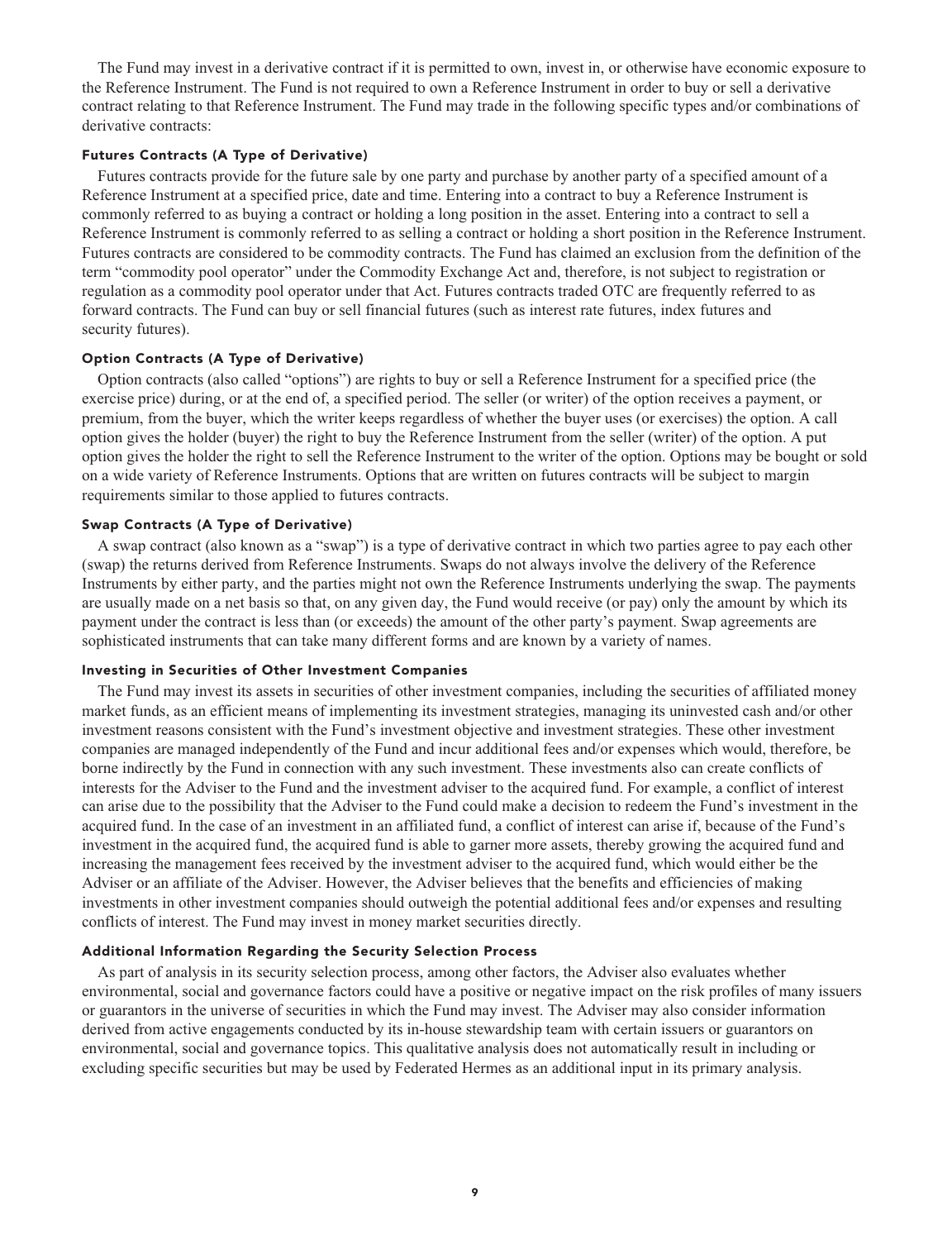## **What are the Specific Risks of Investing in the Fund?**

**The following provides general information on the risks associated with the Fund's principal investments. Any additional risks associated with the Fund's non-principal investments are described in the Fund's SAI. The Fund's SAI also may provide additional information about the risks associated with the Fund's principal investments.**

#### **MBS RISK**

**MBS have unique risks. A rise in interest rates may cause the value of MBS held by the Fund to decline. The mortgage loans underlying MBS generally are subject to a greater rate of principal prepayments in a declining interest rate environment and to a lesser rate of principal prepayments in an increasing interest rate environment. If the underlying mortgages are paid off sooner than expected, the Fund may have to reinvest this money in mortgage-backed or other securities that have lower yields. Hybrid ARMs also involve special risks. Like ARMs, hybrid ARMs have periodic and lifetime limitations on the increases that can be made to the interest rates that mortgagors pay. Therefore, if during a floating rate period, interest rates rise above the interest rate limits of the hybrid ARM, the Fund will not benefit from further increases in interest rates. See "Prepayment and Extension Risk" and "Interest Rate Risk." CMOs with complex or highly variable prepayment terms generally entail greater market, prepayment and liquidity risks than other MBS. For example, their prices are more volatile and their trading market may be more limited.**

**MBS are subject to the risk that payments made on a security will not be made when due. Payments on MBS are primarily derived from the interest and principal payments of the underlying mortgages. Some MBS also have guarantees or other structural features that provide additional support for interest and principal payments on the MBS if payments on the underlying mortgages are not made. MBS are subject to the risk that the underlying mortgage borrowers fail to make timely payments of interest and principal and that any guarantee or other structural feature, if present, is insufficient to enable the timely payment of interest and principal on the MBS. The structure of certain CMO interests held by the Fund may cause the Fund to be paid interest and/or principal on its investment only after the holders of other interests in that particular CMO have received the full repayment of principal or interest on their investments. MBS are most commonly issued or guaranteed by GSEs, but also may be issued or guaranteed by private entities, which generally entail greater risk. Certain MBS issued by GSEs are not backed by the full faith and credit of the U.S. government, but are, however, supported through federal subsidies, loans or other benefits. The Fund also may invest in certain MBS issued by GSEs that have no explicit financial support and are supported only by the credit of the applicable GSEs (in addition to the underlying mortgages and related debt service payments). The U.S. government has provided financial support to Freddie Mac and Fannie Mae, but there is no assurance that it will support these or other GSEs in the future. Although certain MBS are guaranteed as to timely payment of interest and principal by a GSE, the market prices for such securities are not guaranteed and will fluctuate. See "Credit Risk."**

#### **CREDIT RISK**

**It is possible that interest or principal on securities will not be paid when due. Such non-payment or default may reduce the value of the Fund's portfolio holdings, its share price and its performance.**

**Many fixed-income securities receive credit ratings from NRSROs such as Fitch Rating Service, Moody's Investor Services, Inc., and Standard & Poor's that assign ratings to securities by assessing the likelihood of an issuer and/or guarantor default. Higher credit ratings correspond to lower perceived credit risk and lower credit ratings correspond to higher perceived credit risk. Credit ratings may be upgraded or downgraded from time to time as an NRSRO's assessment of the financial condition of a party obligated to make payments with respect to such securities and credit risk changes. The impact of any credit rating downgrade can be uncertain. Credit rating downgrades may lead to increased interest rates and volatility in financial markets, which in turn could negatively affect the value of the Fund's portfolio holdings, its share price and its investment performance. Credit ratings are not a guarantee of quality. Credit ratings may lag behind the current financial conditions of the issuer and/or guarantor and do not provide assurance against default or other loss of money. Credit ratings do not protect against a decline in the value of a security. If a security has not received a rating, the Fund must rely entirely upon the Adviser's credit assessment.**

**Fixed-income securities generally compensate for greater credit risk by paying interest at a higher rate. The difference between the yield of a security and the yield of a U.S. Treasury security or other appropriate benchmark with a comparable maturity (the "spread") measures the additional interest paid for risk. Spreads may increase generally in response to adverse economic or market conditions. A security's spread may also increase if the security's rating is lowered, or the security is perceived to have an increased credit risk. An increase in the spread will cause the price of the security to decline if interest rates remain unchanged.**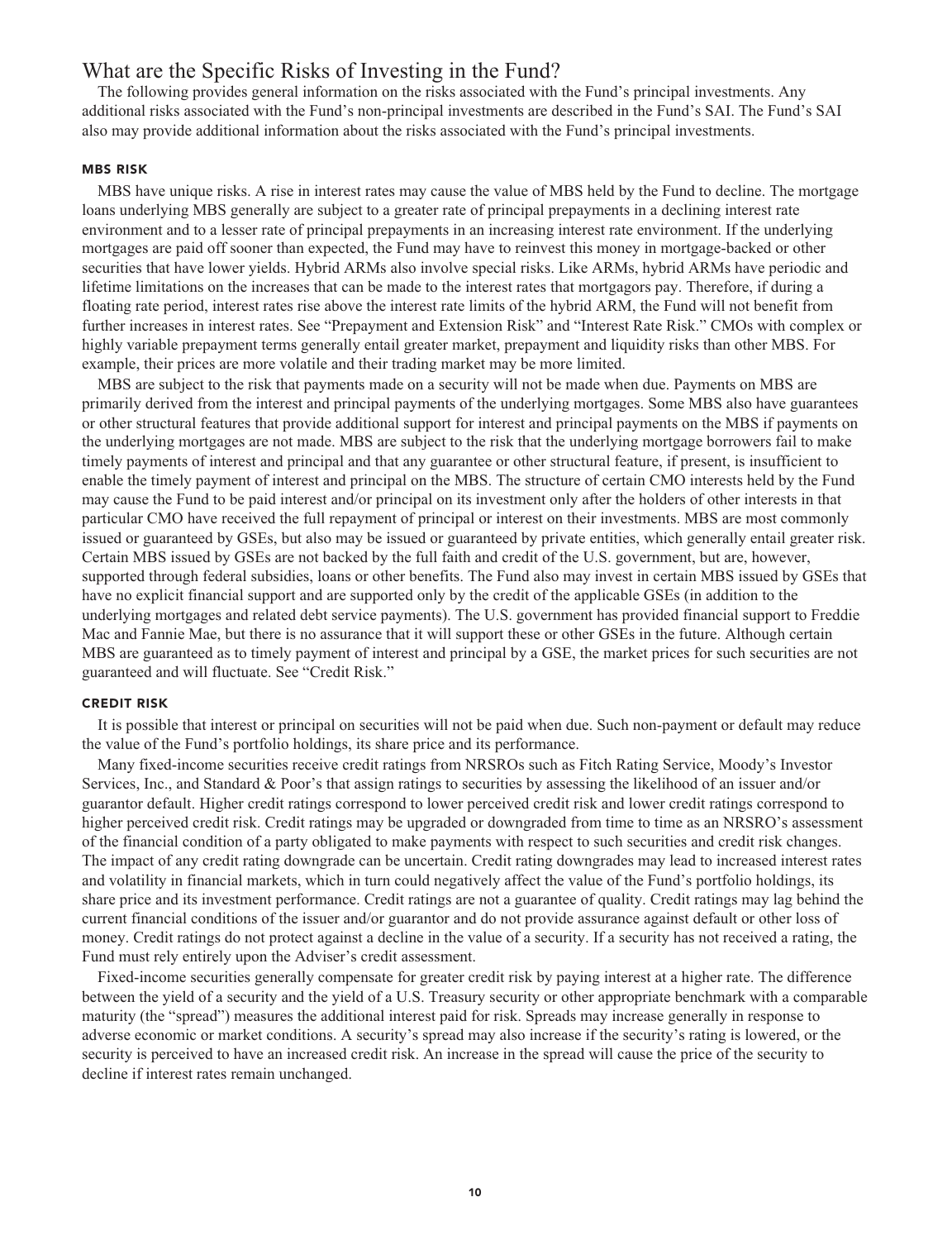#### **COUNTERPARTY RISK**

**Counterparty risk includes the possibility that a party to a transaction involving the Fund will fail to meet its obligations. This could cause the Fund to lose money or to lose the benefit of the transaction or prevent the Fund from selling or buying other securities to implement its investment strategy.**

#### **RISK OF INVESTING IN CERTAIN MBS**

**MBS backed by participations in reverse mortgages may carry risks different from and in addition to risks of other MBS. A reverse mortgage is a home loan in which a lender makes a loan to a homeowner based on the equity in the home. To qualify for a reverse mortgage loan, a homeowner must be older than a certain specified age. Unlike a traditional mortgage, there are no scheduled payments of principal or interest. Repayment does not occur until, in most cases, the borrower ceases to own the home (including, as a result of the borrower's death) or to use it as a primary residence. Accordingly, the timing of payments made on these loans (and, by extension, MBS backed by such loans) is uncertain and may occur sooner or later than anticipated. The rate of principal and total amount of interest payments on any reverse mortgage is based on many factors, including relevant interest rates and borrower mortality that may in turn affect the value of the pools of such mortgages. Due to the nature of reverse mortgages, they may react differently from traditional mortgages to economic, geographic and other factors. There is a limited amount of historical data regarding the performance of reverse MBS pools.**

#### **INTEREST RATE RISK**

**Prices of fixed-income securities rise and fall in response to changes in interest rates. Generally, when interest rates rise, prices of fixed-income securities fall. However, market factors, such as the demand for particular fixed-income securities, may cause the price of certain fixed-income securities to fall while the prices of other securities rise or remain unchanged.**

**The longer the duration of a fixed-income security, the more susceptible it is to interest rate risk. The duration of a fixed-income security may be equal to or shorter than the stated maturity of a fixed-income security. Recent and potential futures changes in monetary policy made by central banks and/or their governments are likely to affect the level of interest rates. Duration measures the price sensitivity of a fixed-income security given a change in interest rates. For example, if a fixed-income security has an effective duration of three years, a 1% increase in general interest rates would be expected to cause the security's value to decline about 3% while a 1% decrease in general interest rates would be expected to cause the security's value to increase about 3%.**

#### **PREPAYMENT AND EXTENSION RISK**

**Unlike traditional fixed-income securities, which pay a fixed rate of interest until maturity (when the entire principal amount is due), payments on MBS include both interest and a partial payment of principal. Partial payment of principal may be comprised of scheduled principal payments, as well as unscheduled payments from the voluntary prepayment, refinancing or foreclosure of the underlying loans. These unscheduled prepayments of principal create risks that can adversely affect the Fund's MBS holdings.**

**The mortgage loans underlying MBS are generally subject to a greater rate of principal prepayments in a declining interest rate environment and to a lesser rate of principal prepayments in a rising interest rate environment. Under certain interest and prepayment rate scenarios, the Fund may fail to recover the full amount of its investment in MBS, notwithstanding any direct or indirect governmental or agency guarantee. Because faster-than-expected prepayments typically are invested in lower yielding securities, MBS are less effective than conventional bonds in "locking in" a specified yield rate. For premium bonds, prepayment risk may be elevated. In a rising interest rate environment, a declining prepayment rate will extend the average life of many MBS. This possibility is often referred to as extension risk. Extending the average life of an MBS increases the risk of depreciation due to future increases in market interest rates.**

#### **LIQUIDITY RISK**

**The secondary market for some securities held by the Fund is less liquid than for more widely traded fixed-income securities. In certain situations, the Fund could find it more difficult to sell such securities at desirable times and/or prices. Liquidity risk also refers to the possibility that the Fund may not be able to sell a security or close out a derivative contract when it wants to. If this happens, the Fund will be required to continue to hold the security or keep the position open, and the Fund could incur losses.**

#### **LEVERAGE RISK**

**Leverage risk is created when an investment, which includes, for example, an investment in a derivative contract, exposes the Fund to a level of risk that exceeds the amount invested. Changes in the value of such an investment magnify the Fund's risk of loss and potential for gain. Investments can have these same results if their returns are based on a multiple of a specified index, security or other benchmark.**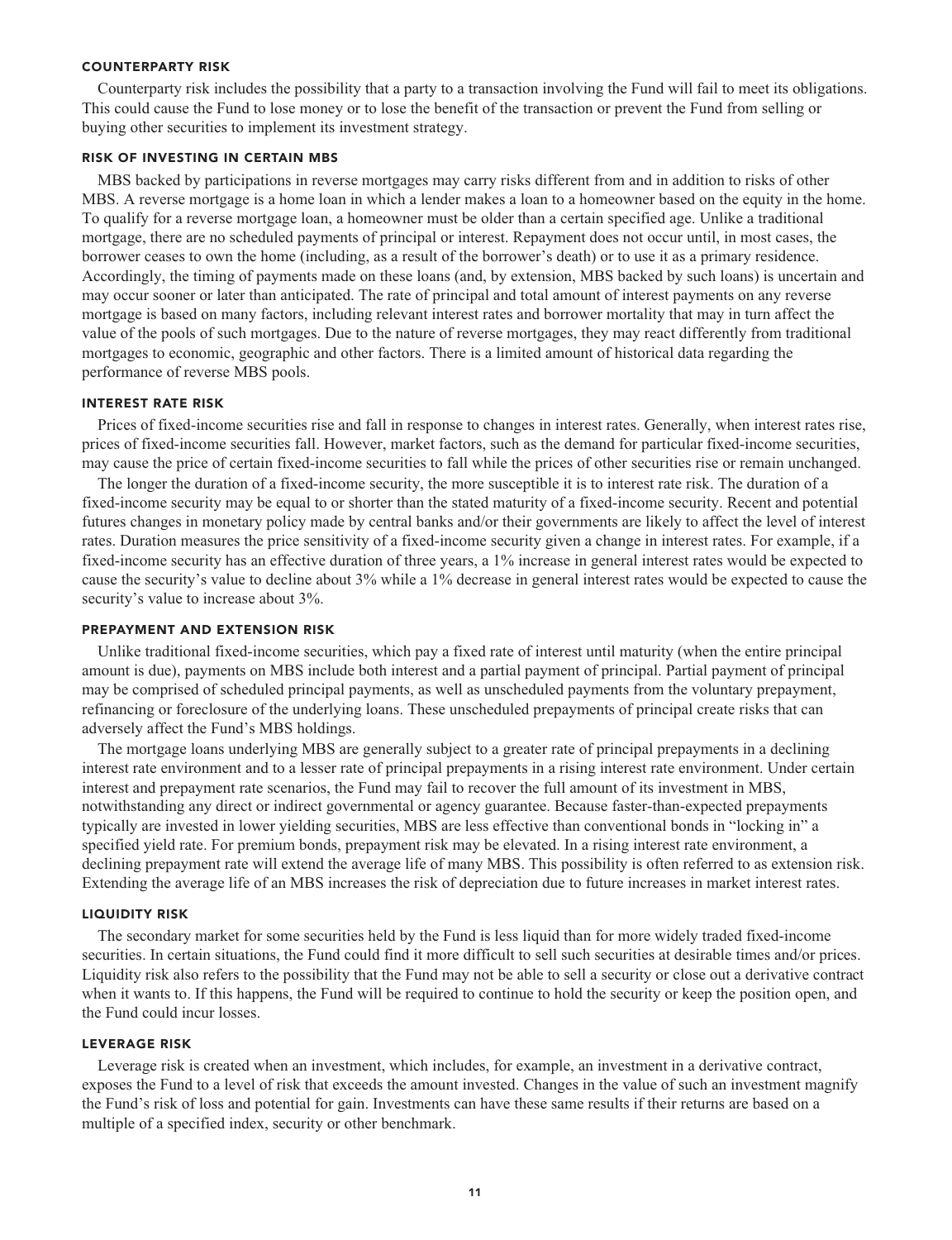#### **RISK OF INVESTING IN DERIVATIVE INSTRUMENTS**

**The Fund's exposure to derivative contracts (either directly or through its investment in another investment company) involves risks different from, or possibly greater than, the risks associated with investing directly in securities and other traditional investments. First, changes in the value of the derivative contracts in which the Fund invests may not be correlated with changes in the value of the underlying Reference Instruments or, if they are correlated, may move in the opposite direction than originally anticipated. Second, while some strategies involving derivatives may reduce the risk of loss, they may also reduce potential gains or, in some cases, result in losses by offsetting favorable price movements in portfolio holdings. Third, there is a risk that derivative contracts may be erroneously priced or improperly valued and, as a result, the Fund may need to make increased cash payments to the counterparty. Fourth, exposure to derivative contracts may have tax consequences to the Fund and its shareholders. For example, derivative contracts may cause the Fund to realize increased ordinary income or short-term capital gains (which are treated as ordinary income for Federal income tax purposes) and, as a result, may increase taxable distributions to shareholders. In addition, under certain circumstances certain derivative contracts may cause the Fund to: a) incur an excise tax on a portion of the income related to those contracts and instruments; and/or b) reclassify, as a return of capital, some or all of the distributions previously made to shareholders during the fiscal year as dividend income. Fifth, a common provision in OTC derivative contracts permits the counterparty to terminate any such contract between it and the Fund, if the value of the Fund's total net assets declines below a specified level over a given time period. Factors that may contribute to such a decline (which usually must be substantial) include significant shareholder redemptions and/or a marked decrease in the market value of the Fund's investments. Any such termination of the Fund's OTC derivative contracts may adversely affect the Fund (for example, by increasing losses and/or costs, and/or preventing the Fund from fully implementing its investment strategies). Sixth, the Fund may use a derivative contract to benefit from a decline in the value of a Reference Instrument. If the value of the Reference Instrument declines during the term of the contract, the Fund makes a profit on the difference (less any payments the Fund is required to pay under the terms of the contract). Any such strategy involves risk. There is no assurance that the Reference Instrument will decline in value during the term of the contract and make a profit for the Fund. The Reference Instrument may instead appreciate in value creating a loss for the Fund. Seventh, a default or failure by a CCP or an FCM (also sometimes called a "futures broker"), or the failure of a contract to be transferred from an Executing Dealer to the FCM for clearing, may expose the Fund to losses, increase its costs, or prevent the Fund from entering or exiting derivative positions, accessing margin, or fully implementing its investment strategies. The central clearing of a derivative and trading of a contract over a SEF could reduce the liquidity in, or increase costs of entering into or holding, any contracts. Finally, derivative contracts may also involve other risks described in this Prospectus such as interest rate, credit, liquidity and leverage risks.**

#### **ASSET SEGREGATION RISK**

**In order to secure its obligations in connection with derivative contracts or other transactions that expose it to an obligation of another party, the Fund will either own the underlying assets, enter into offsetting transactions or set aside cash or readily marketable securities. This requirement may cause the Fund to miss favorable trading opportunities, due to a lack of sufficient cash or readily marketable securities. This requirement also may cause the Fund to realize losses on offsetting or terminated derivative contracts.**

#### **RISK RELATED TO THE ECONOMY**

**The value of the Fund's portfolio may decline in tandem with a drop in the overall value of the markets in which the Fund invests and/or other markets based on negative developments in the U.S. and global economies. Economic, political and financial conditions, or industry or economic trends and developments may from time to time, and for varying periods of time, cause volatility, illiquidity and/or other potentially adverse effects in the financial markets, including the fixed income market. The commencement, continuation or ending of government policies and economic stimulus programs, changes in monetary policy, increases or decreases in interest rates, or other factors or events that affect the financial markets, including the fixed-income markets, may contribute to the development of or increase in volatility, illiquidity, shareholder redemptions and other adverse effects which could negatively impact the Fund's performance. For example, the value of certain portfolio securities may rise or fall in response to changes in interest rates, which could result from a change in government policies, and has the potential to cause investors to move out of certain portfolio securities, including fixed-income securities, on a large scale. This may increase redemptions from funds that hold large amounts of certain securities and may result in decreased liquidity and increased volatility in the financial markets. Market factors, such as the demand for particular portfolio securities, may cause the price of certain portfolio securities to fall while the prices of other securities rise or remain unchanged.**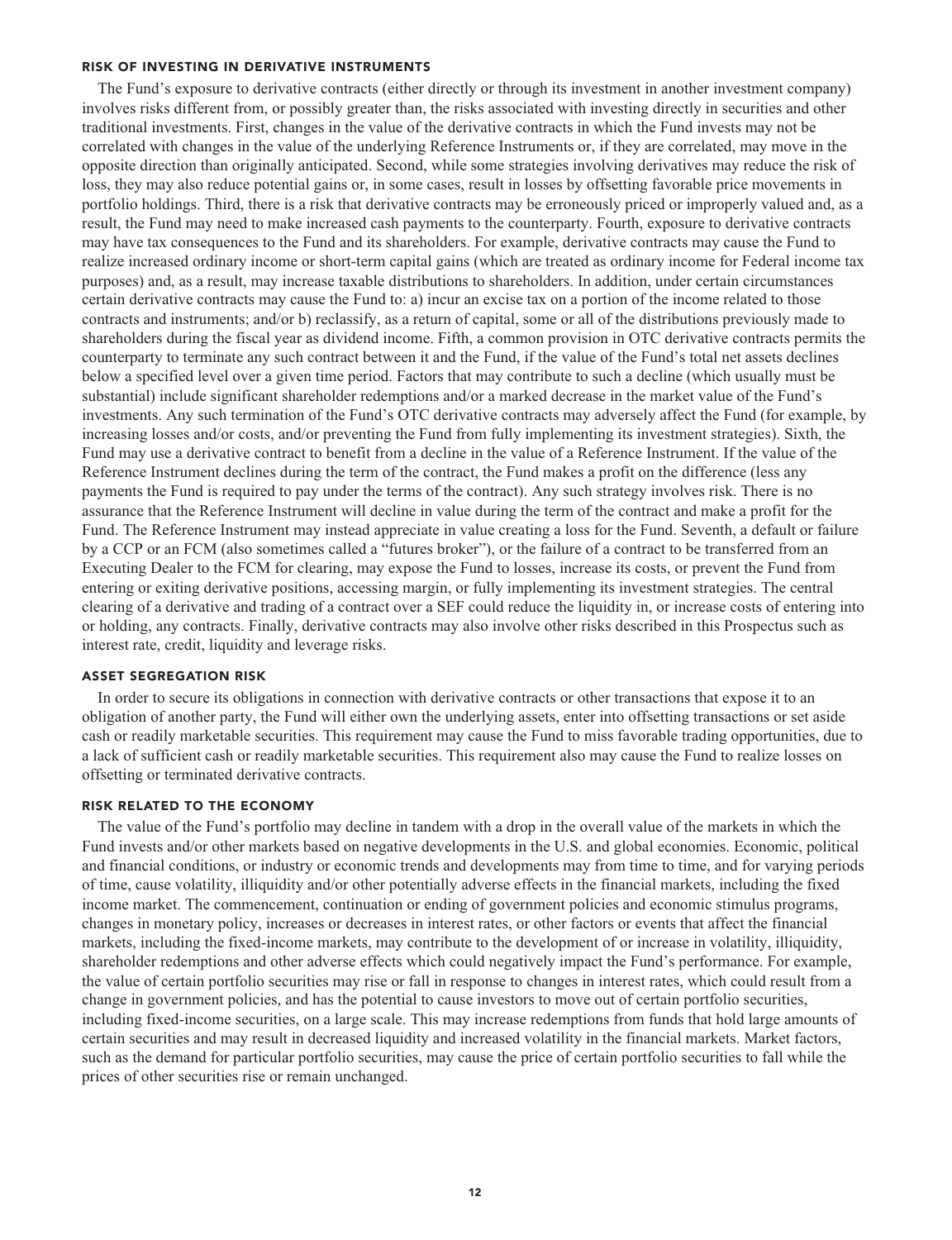#### **Epidemic and Pandemic Risk**

**An outbreak of respiratory disease caused by a novel coronavirus was first detected in China in late 2019 and subsequently spread globally ("COVID-19"). This coronavirus has resulted in closing borders, enhanced health screenings, disruptions to healthcare service preparation and delivery, quarantines, cancellations, and disruptions to supply chains, workflow operations and consumer activity, as well as general concern and uncertainty. The impact of this coronavirus may continue for an extended period of time and has resulted in substantial economic volatility. Health crises caused by outbreaks, such as the coronavirus outbreak, may exacerbate other pre-existing political, social and economic risks. The impact of this outbreak, and other epidemics and pandemics that may arise in the future, could continue to negatively affect the worldwide economy, as well as the economies of individual countries, individual companies, including certain Fund service providers and issuers of the Fund's investments, and the markets in general in significant and unforeseen ways. Any such impact could adversely affect the Fund's performance.**

**The United States has responded to the COVID-19 pandemic and resulting economic distress with fiscal and monetary stimulus packages. In late March 2020, the government passed the Coronavirus Aid, Relief, and Economic Security Act (the "CARES Act"), a stimulus package providing for over \$2.2 trillion in resources to small businesses, state and local governments, and individuals that have been adversely impacted by the COVID-19 pandemic. In addition, in mid-March 2020 the U.S. Federal Reserve ("Fed") cut interest rates to historically low levels and announced a new round of quantitative easing, including purchases of corporate and municipal government bonds. The Fed also enacted various programs to support liquidity operations and funding in the financial markets, including expanding its reverse repurchase agreement operations, adding \$1.5 trillion of liquidity to the banking system; establishing swap lines with other major central banks to provide dollar funding; establishing a program to support money market funds; easing various bank capital buffers; providing funding backstops for businesses to provide bridging loans for up to four years; and providing funding to help credit flow in asset-backed securities markets. The Fed also plans to extend credit to small- and medium-sized businesses.**

#### **TECHNOLOGY RISK**

**The Adviser uses various technologies in managing the Fund, consistent with its investment objective(s) and strategy described in this Prospectus. For example, proprietary and third-party data and systems are utilized to support decision-making for the Fund. Data imprecision, software or other technology malfunctions, programming inaccuracies and similar circumstances may impair the performance of these systems, which may negatively affect Fund performance.**

# **What Do Shares Cost?**

#### **CALCULATION OF NET ASSET VALUE**

**When the Fund receives your transaction request in proper form (as described in this Prospectus under the sections entitled "How to Purchase Shares" and "How to Redeem and Exchange Shares"), it is processed at the next calculated net asset value of a Share (NAV). A Share's NAV is determined as of the end of regular trading on the New York Stock Exchange (NYSE) (normally 4:00 p.m. Eastern time), each day the NYSE is open. The Fund calculates the NAV of each class by valuing the assets allocated to the Share's class, subtracting the liabilities allocated to each class and dividing the balance by the number of Shares of the class outstanding. The NAV for each class of Shares may differ due to the level of expenses allocated to each class as well as a result of the variance between the amount of accrued investment income and capital gains or losses allocated to each class and the amount actually distributed to shareholders of each class. The Fund's current NAV and/or public offering price may be found at [FederatedInvestors.com,](https://www.federatedinvestors.com/home.do) via online news sources and in certain newspapers.**

**You can purchase, redeem or exchange Shares any day the NYSE is open.**

**When the Fund holds fixed-income securities that trade on days the NYSE is closed, the value of the Fund's assets may change on days you cannot purchase or redeem Shares.**

**In calculating its NAV, the Fund generally values investments as follows:**

- **Fixed-income securities are fair valued using price evaluations provided by a pricing service approved by the Board of Trustees ("Board").**
- **■ Derivative contracts listed on exchanges are valued at their reported settlement or closing price, except that options are valued at the mean of closing bid and asked quotations.**
- **■ Over-the-counter (OTC) derivative contracts are fair valued using price evaluations provided by a pricing service approved by the Board.**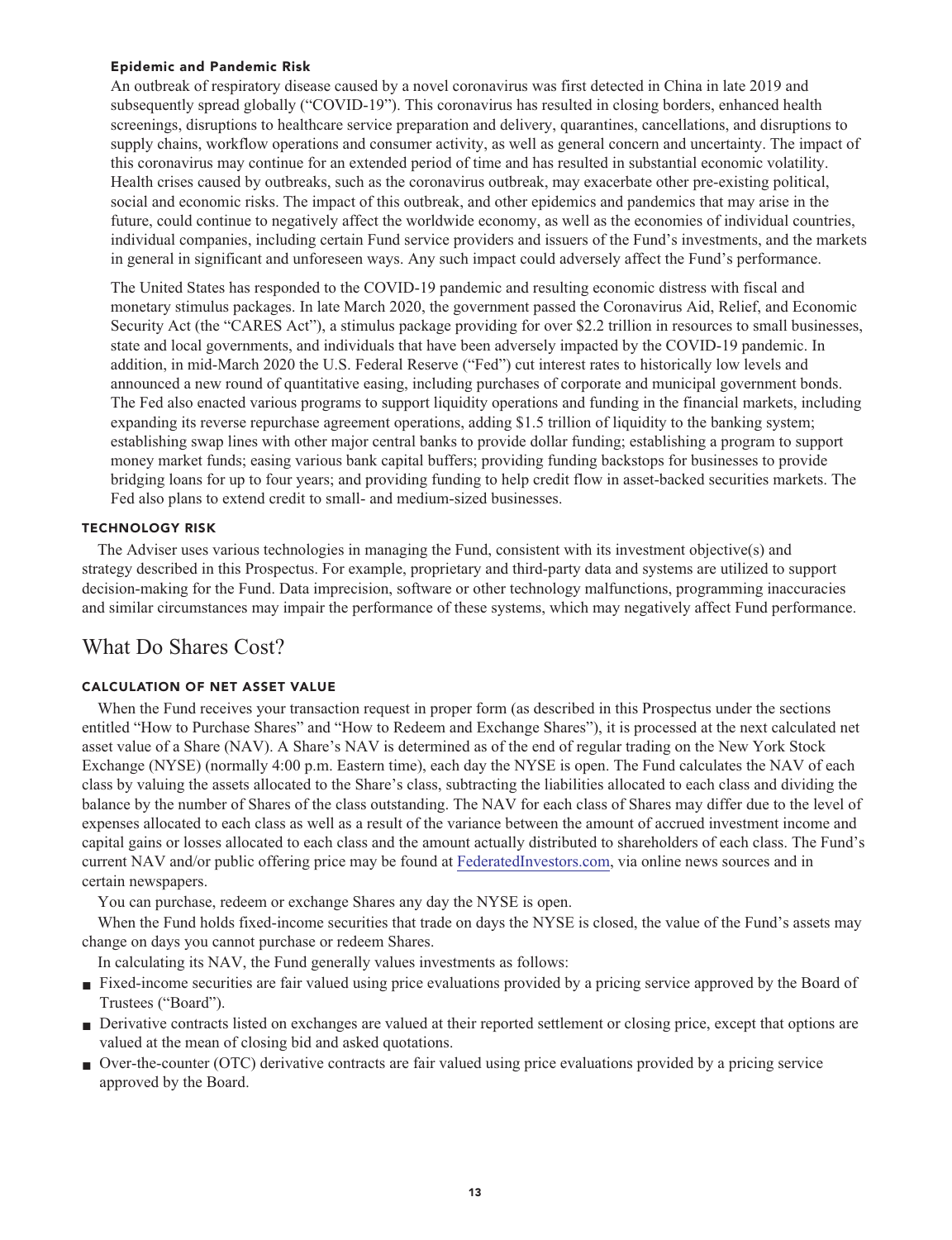**If any price, quotation, price evaluation or other pricing source is not readily available when the NAV is calculated, if the Fund cannot obtain price evaluations from a pricing service or from more than one dealer for an investment within a reasonable period of time as set forth in the Fund's valuation policies and procedures, or if information furnished by a pricing service, in the opinion of the Valuation Committee, is deemed not representative of the fair value of such security, the Fund uses the fair value of the investment determined in accordance with the procedures generally described below. There can be no assurance that the Fund could obtain the fair value assigned to an investment if it sold the investment at approximately the time at which the Fund determines its NAV per share.**

**Shares of other mutual funds are valued based upon their reported NAVs. The prospectuses for these mutual funds explain the circumstances under which they will use fair value pricing and the effects of using fair value pricing.**

#### **FAIR VALUATION**

**The Board has ultimate responsibility for determining the fair value of investments for which market quotations are not readily available. The Board has appointed a Valuation Committee comprised of officers of the Fund, the Adviser and certain of the Adviser's affiliated companies to assist in determining fair value and in overseeing the calculation of the NAV. The Board has also authorized the use of pricing services recommended by the Valuation Committee to provide fair value evaluations of the current value of certain investments for purposes of calculating the NAV. In the event that market quotations and price evaluations are not available for an investment, the Valuation Committee determines the fair value of the investment in accordance with procedures adopted by the Board. The Board periodically reviews and approves the fair valuations made by the Valuation Committee and any changes made to the procedures. The Fund's SAI discusses the methods used by pricing services and the Valuation Committee to assist the Board in valuing investments.**

**Using fair value to price investments may result in a value that is different from an investment's most recent closing price and from the prices used by other mutual funds to calculate their NAVs. The application of the fair value procedures to an investment represent a good faith determination of such investment's fair value. There can be no assurance that the Fund could obtain the fair value assigned to an investment if it sold the investment at approximately the time at which the Fund determines its NAV per share, and the actual value could be materially different.**

#### **COMMISSIONS ON SHARES**

**The Fund does not charge any front-end load, deferred sales charge or other asset-based fee for sales or distribution of Shares. However, if you purchase Shares through a broker acting solely as an agent on behalf of its customers, you may be required to pay a commission to the broker in an amount determined and separately disclosed to you by the broker.**

**Because the Fund is not a party to any such commission arrangement between you and your broker, any purchases and redemptions of Shares will be made at the applicable net asset value (before imposition of the sales commission). Any such commissions charged by a broker are not reflected in the fees and expenses listed in the "Risk/Return Summary: Fees and Expenses" section of the Fund's Prospectus and described above nor are they reflected in the "Performance: Bar Chart and Table," because they are not charged by the Fund.**

#### **How is the Fund Sold?**

**The Fund offers the following Share classes: Institutional Shares (IS) and Service Shares (SS), each representing interests in a single portfolio of securities. All Share classes have different sales charges and/or other expenses which affect their performance. Please note that certain purchase restrictions may apply.**

**Under the Distributor's Contract with the Fund, the Distributor, Federated Securities Corp., offers Shares on a continuous, best-efforts basis. The Distributor is a subsidiary of Federated Hermes, Inc. ("Federated Hermes," formerly, Federated Investors, Inc.).**

**The Fund's Distributor markets the IS and SS classes to Eligible Investors, as described below. In connection with a request to purchase an IS or SS class, you should provide documentation sufficient to verify your status as an Eligible Investor. As a general matter, IS and SS classes are not available for direct investment by natural persons.**

**The following categories of Eligible Investors are not subject to any minimum initial investment amount for the purchase of IS or SS classes (however, such accounts remain subject to the Fund's policy on "Accounts with Low Balances" as discussed later in this Prospectus):**

- **■ An investor participating in a no-load platform, network or other fee-based program offered by a financial intermediary, for example, a wrap-account or retirement platform where Federated Hermes has entered into an agreement with the intermediary;**
- **A** trustee/director, employee or former employee of the Fund, the Adviser, the Distributor and their affiliates; an **immediate family member of these individuals or a trust, pension or profit-sharing plan for these individuals;**
- **■ An employer-sponsored retirement plan;**
- **A** trust institution investing on behalf of its trust customers;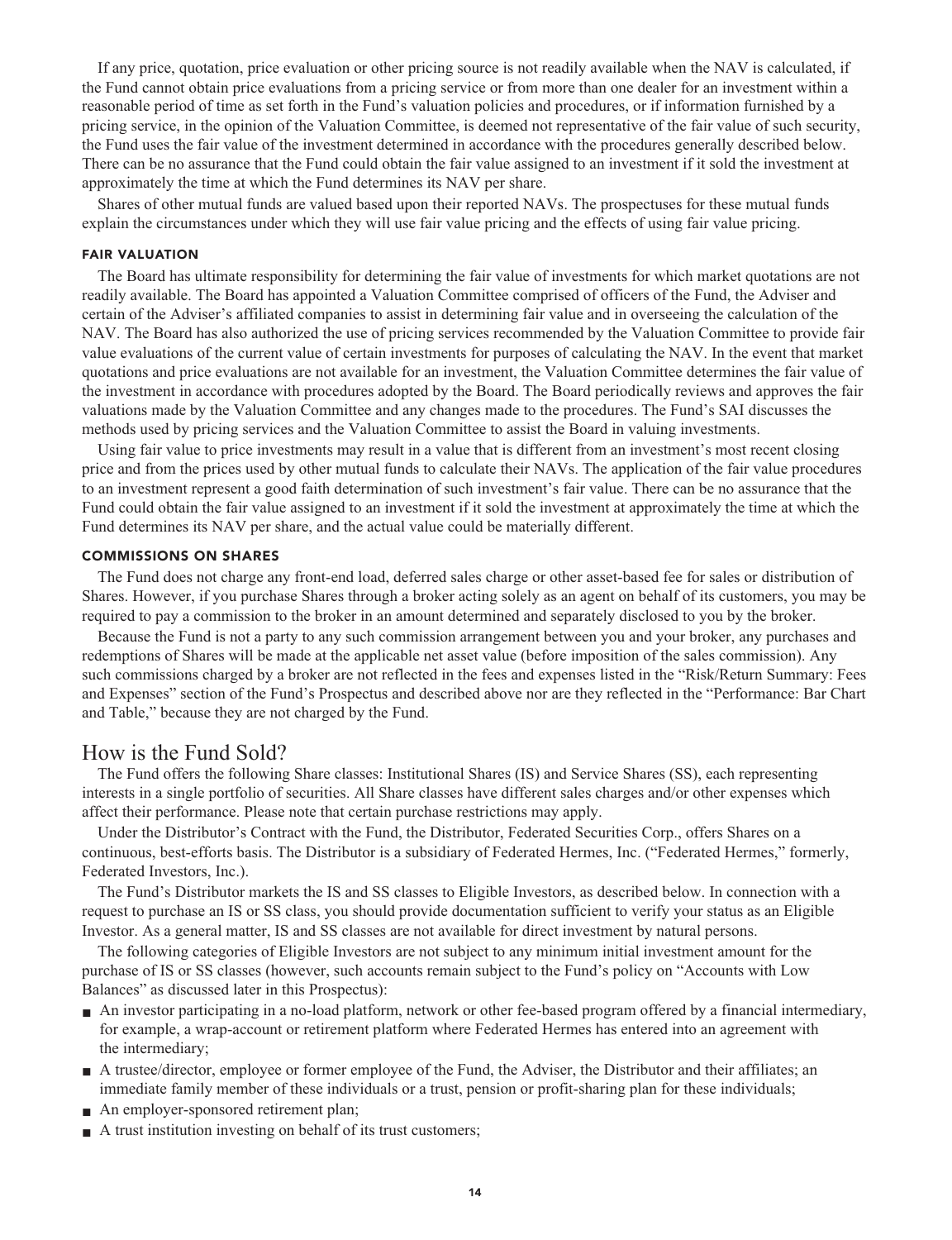- **■ Additional sales to an investor (including a natural person) who owned IS and/or SS classes of the Fund as of December 31, 2008;**
- **■ A Federated Hermes Fund;**
- **■ An investor (including a natural person) who acquired IS and/or SS classes of a Federated Hermes fund pursuant to the terms of an agreement and plan of reorganization which permits the investor to acquire such shares; and**
- **■ In connection with an acquisition of an investment management or advisory business, or related investment services, products or assets, by Federated Hermes or its investment advisory subsidiaries, an investor (including a natural person) who: (1) becomes a client of an investment advisory subsidiary of Federated Hermes; or (2) is a shareholder or interest holder of a pooled investment vehicle or product that becomes advised or subadvised by a Federated Hermes investment advisory subsidiary as a result of such an acquisition other than as a result of a fund reorganization transaction pursuant to an agreement and plan of reorganization.**

**The following categories of Eligible Investors are subject to applicable minimum initial investment amounts for the purchase of IS or SS classes (see "How to Purchase Shares" below):**

- **■ An investor, other than a natural person, purchasing IS and/or SS classes directly from the Fund; and**
- **■ In connection with an initial purchase of IS and/or SS classes through an exchange, an investor (including a natural person) who owned IS and/or SS classes of another Federated Hermes fund as of December 31, 2008.**

#### **Intra-Fund Share Conversion Program**

**A shareholder in the Fund's Shares may convert their Shares at net asset value to any other share class of the Fund if the shareholder meets the investment minimum and eligibility requirements for the share class into which the conversion is sought, as applicable. Such conversion of classes should not result in a realization event for tax purposes. Contact your financial intermediary or call 1-800-341-7400 to convert your Shares.**

## **Payments to Financial Intermediaries**

**The Fund and its affiliated service providers may pay fees as described below to financial intermediaries (such as broker-dealers, banks, investment advisers or third-party administrators) whose customers are shareholders of the Fund.**

#### **RULE 12B-1 FEES**

#### **SS Class**

**The Board has adopted a Rule 12b-1 Plan, which allows payment of marketing fees of up to 0.05% of average net assets to the Distributor for the sale, distribution, administration and customer servicing of the Fund's SS class. When the Distributor receives Rule 12b-1 Fees, it may pay some or all of them to financial intermediaries whose customers purchase Shares. The Fund's SS class has no present intention of paying, accruing or incurring any Rule 12b-1 Fees until such time as approved by the Fund's Board of Trustees. Federated Hermes and its subsidiaries may benefit or sustain losses from such arrangements. Because these Shares pay marketing fees on an ongoing basis, your investment cost may be higher over time than other shares with different marketing fees.**

#### **SERVICE FEES**

**IS and SS classes may pay Service Fees of up to 0.25% of average net assets to financial intermediaries or to Federated Shareholder Services Company (FSSC), a subsidiary of Federated Hermes, for providing services to shareholders and maintaining shareholder accounts. Intermediaries that receive Service Fees may include a company affiliated with management of Federated Hermes. If a financial intermediary receives Service Fees on an account, it is not eligible to also receive Account Administration Fees on that same account.**

#### **ACCOUNT ADMINISTRATION FEES**

**IS and SS classes may pay Account Administration Fees of up to 0.25% of average net assets to banks that are not registered as broker-dealers or investment advisers for providing administrative services to the Fund and its shareholders. If a financial intermediary receives Account Administration Fees on an account, it is not eligible to also receive Service Fees or Recordkeeping Fees on that same account.**

#### **RECORDKEEPING FEES**

**The Fund may pay Recordkeeping Fees on an average-net-assets basis or on a per-account-per-year basis to financial intermediaries for providing recordkeeping services to the Fund and its shareholders. If a financial intermediary receives Recordkeeping Fees on an account, it is not eligible to also receive Account Administration Fees or Networking Fees on that same account.**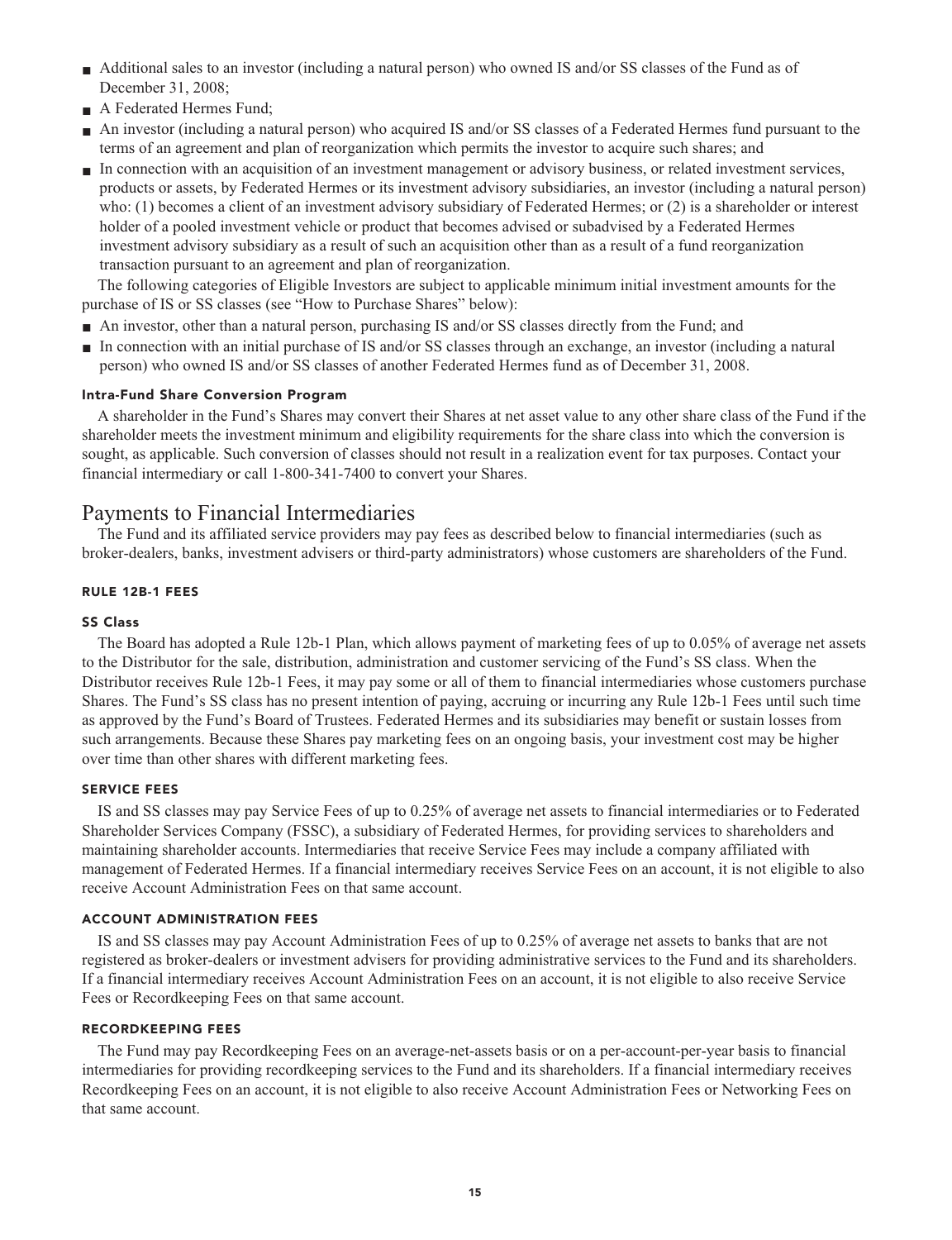#### **NETWORKING FEES**

**The Fund may reimburse Networking Fees on a per-account-per-year basis to financial intermediaries for providing administrative services to the Fund and its shareholders on certain non-omnibus accounts. If a financial intermediary receives Networking Fees on an account, it is not eligible to also receive Recordkeeping Fees on that same account.**

#### **ADDITIONAL PAYMENTS TO FINANCIAL INTERMEDIARIES**

**The Distributor may pay out of its own resources amounts to certain financial intermediaries, including broker-dealers, banks, registered investment advisers, independent financial planners and retirement plan administrators, that support the sale of Shares or provide services to Fund shareholders. The amounts of these payments could be significant, and may create an incentive for the financial intermediary or its employees or associated persons to recommend or sell Shares of the Fund to you. Not all financial intermediaries receive such payments, and the amount of compensation may vary by intermediary. In some cases, such payments may be made by or funded from the resources of companies affiliated with the Distributor (including the Adviser). These payments are not reflected in the fees and expenses listed in the fee table section of the Fund's Prospectus and described above because they are not paid by the Fund.**

**These payments are negotiated and may be based on such factors as: the number or value of Shares that the financial intermediary sells or may sell; the value of client assets invested; the level and types of services or support furnished by the financial intermediary; or the Fund's and/or other Federated Hermes funds' relationship with the financial intermediary. These payments may be in addition to payments, as described above, made by the Fund to the financial intermediary. In connection with these payments, the financial intermediary may elevate the prominence or profile of the Fund and/or other Federated Hermes funds, within the financial intermediary's organization by, for example, placement on a list of preferred or recommended funds and/or granting the Distributor preferential or enhanced opportunities to promote the funds in various ways within the financial intermediary's organization. In addition, as discussed above in "Commissions on Shares," if you purchase Shares through a broker acting solely as an agent on behalf of its customers, you may be required to pay a commission to the broker in an amount determined and separately disclosed to you by the broker. You can ask your financial intermediary for information about any payments it receives from the Distributor or the Fund and any services provided, as well as about fees and/or commissions it charges.**

## **How to Purchase Shares**

**You may purchase Shares of the Fund any day the NYSE is open. Shares will be purchased at the NAV next calculated after your investment is received by the Fund, or its agent, in proper form. The Fund reserves the right to reject any request to purchase or exchange Shares. New investors must submit a completed New Account Form. All accounts, including those for which there is no minimum initial investment amount required, are subject to the Fund's policy on "Accounts with Low Balances" as discussed later in this Prospectus.**

**For important account information, see the section "Security and Privacy Protection."**

**Eligible investors may purchase Shares through a financial intermediary, directly from the Fund or through an exchange from another Federated Hermes fund in the manner described above under "How is the Fund Sold?"**

**Where applicable, the required minimum initial investment for IS and SS classes is generally \$1,000,000. There is no minimum subsequent investment amount.**

#### **THROUGH A FINANCIAL INTERMEDIARY**

- **■ Establish an account with the financial intermediary; and**
- Submit your purchase order to the financial intermediary before the end of regular trading on the NYSE (normally **4:00 p.m. Eastern time).**

**The Fund has authorized certain intermediaries to accept Share purchase orders on its behalf. When authorized intermediaries receive an order in proper form, the order is considered as being placed with the Fund, and Shares will be bought at the NAV next calculated after such an order is received by the authorized intermediary. If your financial intermediary is not an authorized intermediary, the Fund or its agent must receive the purchase order in proper form from your financial intermediary by the end of regular trading on the NYSE (normally 4:00 p.m. Eastern time) in order for your transaction to be priced at that day's NAV. In addition, your financial intermediary must forward your payment by the prescribed trade settlement date (typically within one to three business days) to the Fund's transfer agent, DST Asset Manager Solutions, Inc. ("Transfer Agent"). You will become the owner of Shares and receive dividends when your payment is received in accordance with these time frames (provided that, if payment is received in the form of a check, the check clears). If your payment is not received in accordance with these time frames, or a check does not clear, your purchase will be canceled and you could be liable for any losses, fees or expenses incurred by the Fund or the Fund's Transfer Agent.**

**Financial intermediaries should send payments according to the instructions in the sections "By Wire" or "By Check."**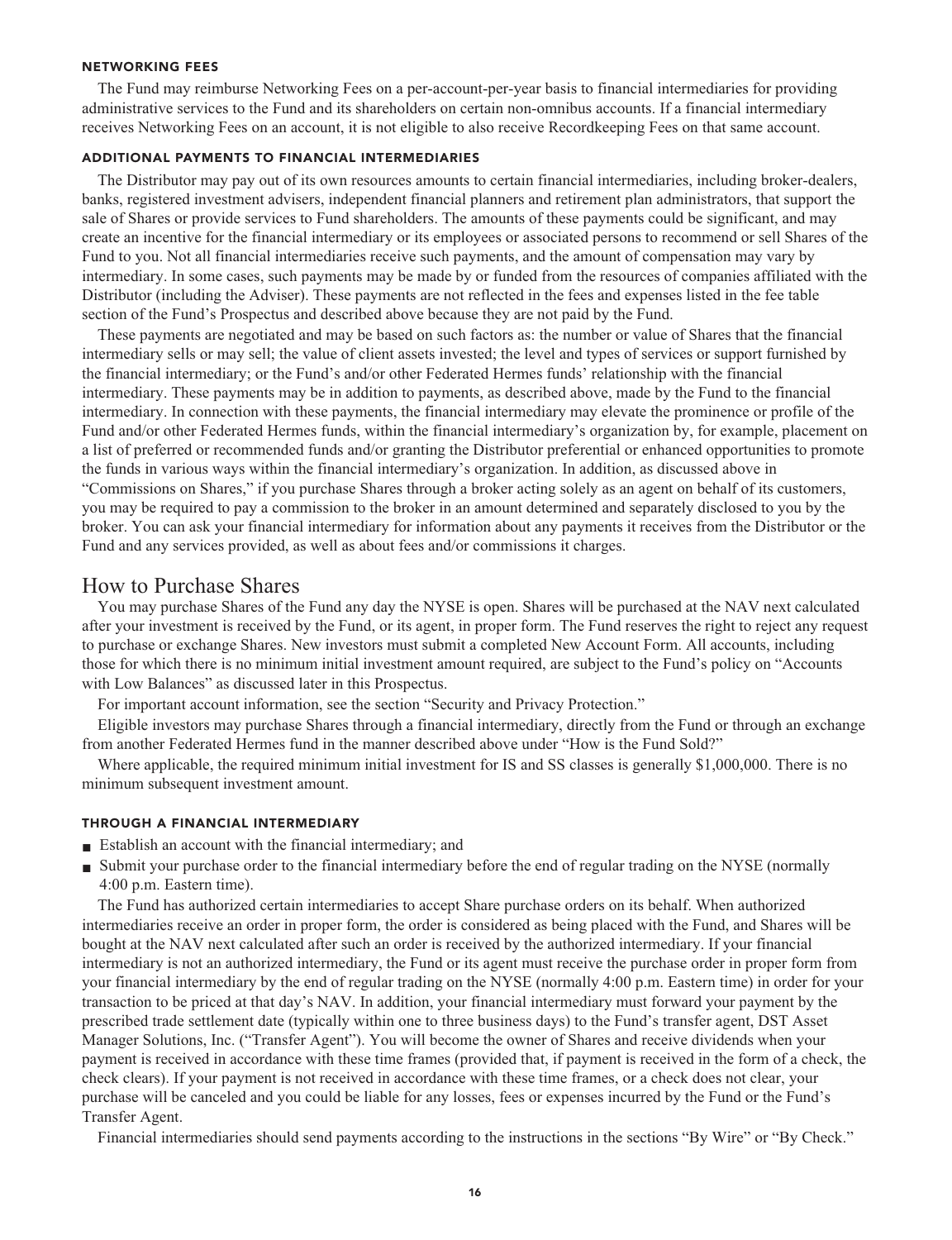**Financial intermediaries may impose higher or lower minimum investment requirements on their customers than those imposed by the Fund. Keep in mind that financial intermediaries may charge you fees for their services in connection with your Share transactions.**

**Shareholders are encouraged to ask their financial intermediary if they are an authorized agent for the Fund and about any fees that may be charged by the financial intermediary.**

#### **DIRECTLY FROM THE FUND**

- **Establish your account with the Fund by submitting a completed New Account Form; and**
- **Send your payment to the Fund by Federal Reserve wire or check.**

**You will become the owner of Shares and your Shares will be priced at the next calculated NAV after the Fund receives your wire or your check. If your check does not clear, your purchase will be canceled and you could be liable for any losses or fees incurred by the Fund or the Fund's Transfer Agent.**

#### **By Wire**

**To facilitate processing your order, please call the Fund before sending the wire. Send your wire to:**

**State Street Bank and Trust Company Boston, MA Dollar Amount of Wire ABA Number 011000028 BNF: 23026552 Attention: Federated Hermes EDGEWIRE Wire Order Number, Dealer Number or Group Number Nominee/Institution Name Fund Name and Number and Account Number**

**You cannot purchase Shares by wire on holidays when wire transfers are restricted.**

#### **By Check**

**Make your check payable to The Federated Hermes Funds, note your account number on the check, and send it to: The Federated Hermes Funds**

**P.O. Box 219318 Kansas City, MO 64121-9318**

**If you send your check by a private courier or overnight delivery service that requires a street address, send it to: The Federated Hermes Funds**

**th 430 W 7 Street Suite 219318 Kansas City, MO 64105-1407**

**Payment should be made in U.S. dollars and drawn on a U.S. bank. The Fund reserves the right to reject any purchase request. For example, to protect against check fraud the Fund may reject any purchase request involving a check that is not made payable to The Federated Hermes Funds (including, but not limited to, requests to purchase Shares using third-party checks) or involving temporary checks or credit card checks.**

#### **By Direct Deposit**

**You may establish Payroll Deduction/Direct Deposit arrangements for investments into the Fund by either calling a Client Service Representative at 1-800-341-7400; or by completing the Payroll Deduction/Direct Deposit Form, which is available on [FederatedInvestors.com](https://www.federatedinvestors.com/home.do) under "Resources" and then "Literature and Forms," then "Forms." You will receive a confirmation when this service is available.**

#### **THROUGH AN EXCHANGE**

**You may purchase Fund Shares through an exchange from another Federated Hermes fund. To do this you must:**

- **meet any applicable shareholder eligibility requirements;**
- **ensure that the account registrations are identical;**
- **meet any applicable minimum initial investment requirements; and**
- **receive a prospectus for the fund into which you wish to exchange.**

**An exchange is treated as a redemption and a subsequent purchase, and is a taxable transaction. The Fund reserves the right to reject any request to purchase or exchange Shares. The Fund may modify or terminate the exchange privilege at any time.**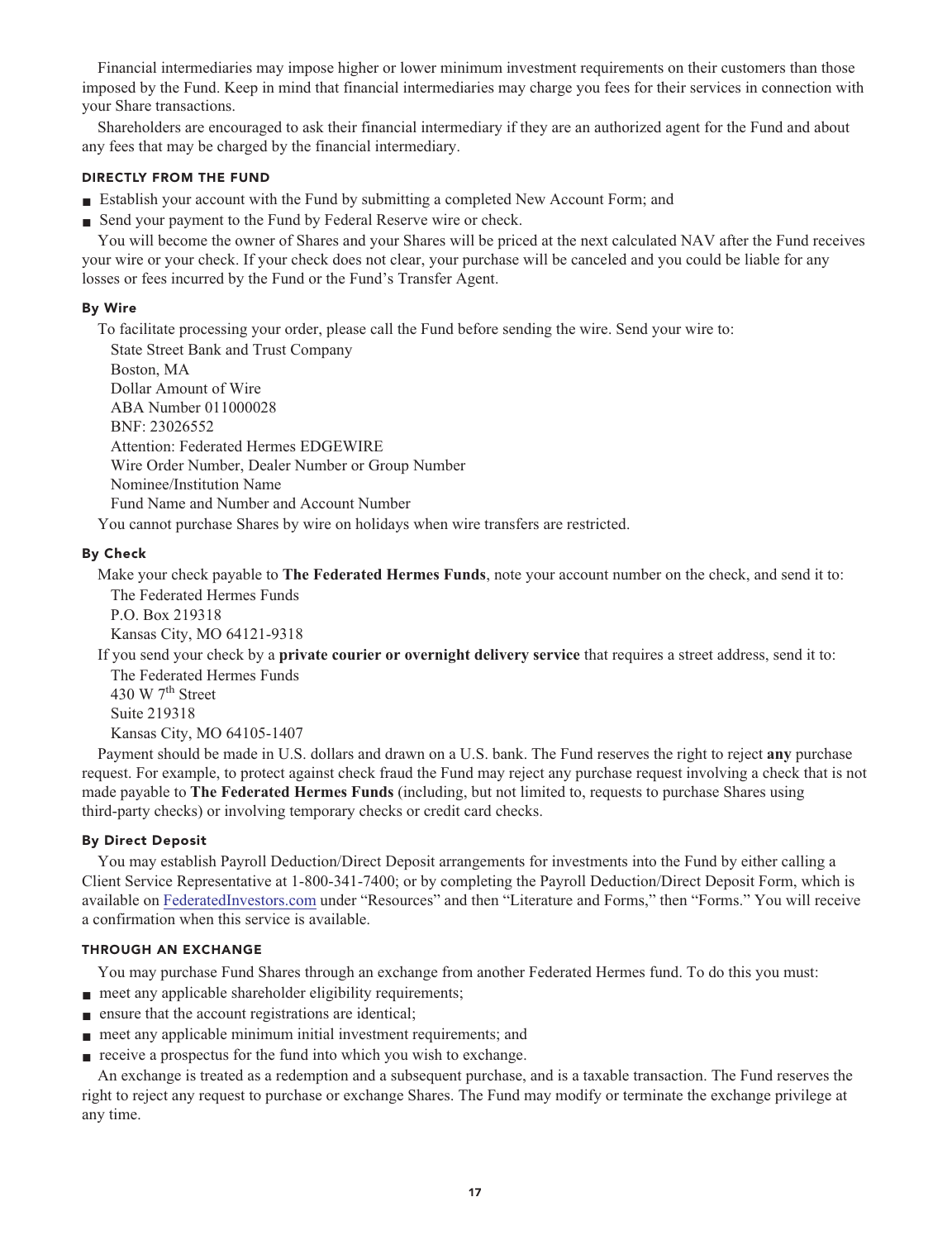**You may purchase Shares through an exchange from any Federated Hermes fund or share class that does not have a stated sales charge or contingent deferred sales charge, except Shares of Federated Hermes Institutional Money Market Management, Federated Hermes Institutional Tax-Free Cash Trust, Federated Hermes Institutional Prime Obligations Fund, Federated Hermes Institutional Prime Value Obligations Fund, no-load Class A Shares and Class R Shares of any Fund.**

#### **By Online Account Services**

**You may access your accounts online to purchase Shares through [FederatedInvestors.com'](https://www.federatedinvestors.com/home.do)s Shareholder Account Access system once you have registered for access. Online transactions may be subject to certain limitations including limitations as to the amount of the transaction. For more information about the services available through Shareholder Account Access, please visit [FederatedInvestors.com](https://www.federatedinvestors.com/home.do) and select "Sign In" and "Access and Manage Investments," or call 1-800-341-7400 Option #4 to speak with a Client Service Representative.**

#### **BY SYSTEMATIC INVESTMENT PROGRAM (SIP)**

**Once you have opened an account, you may automatically purchase additional Shares on a regular basis by completing the SIP section of the New Account Form or by contacting the Fund or your financial intermediary. The minimum investment amount for SIPs is \$50.**

#### **BY AUTOMATED CLEARING HOUSE (ACH)**

**Once you have opened an account, you may purchase additional Shares through a depository institution that is an ACH member. This purchase option can be established by completing the appropriate sections of the New Account Form.**

# **How to Redeem and Exchange Shares**

**You should redeem or exchange Shares:**

- **■ through a financial intermediary if you purchased Shares through a financial intermediary; or**
- directly from the Fund if you purchased Shares directly from the Fund.

**Shares of the Fund may be redeemed for cash, or exchanged for shares of other Federated Hermes funds as described herein, on days on which the Fund computes its NAV. Redemption requests may be made by telephone or in writing.**

**Redemption proceeds normally are wired or mailed within one business day for each method of payment after receiving a timely request in proper form. Depending upon the method of payment, when shareholders receive redemption proceeds can differ. Payment may be delayed for up to seven days under certain circumstances (see "Limitations on Redemption Proceeds").**

**For important account information, see the section "Security and Privacy Protection."**

#### **THROUGH A FINANCIAL INTERMEDIARY**

**Submit your redemption or exchange request to your financial intermediary by the end of regular trading on the NYSE (normally 4:00 p.m. Eastern time). The redemption amount you will receive is based upon the next calculated NAV after the Fund receives the order from your financial intermediary.**

#### **DIRECTLY FROM THE FUND**

#### **By Telephone**

**You may redeem or exchange Shares by simply calling the Fund at 1-800-341-7400.**

**If you call before the end of regular trading on the NYSE (normally 4:00 p.m. Eastern time), you will receive a redemption amount based on that day's NAV.**

#### **By Mail**

**You may redeem or exchange Shares by sending a written request to the Fund.**

**You will receive a redemption amount based on the next calculated NAV after the Fund receives your written request in proper form.**

**Send requests by mail to: The Federated Hermes Funds P.O. Box 219318 Kansas City, MO 64121-9318**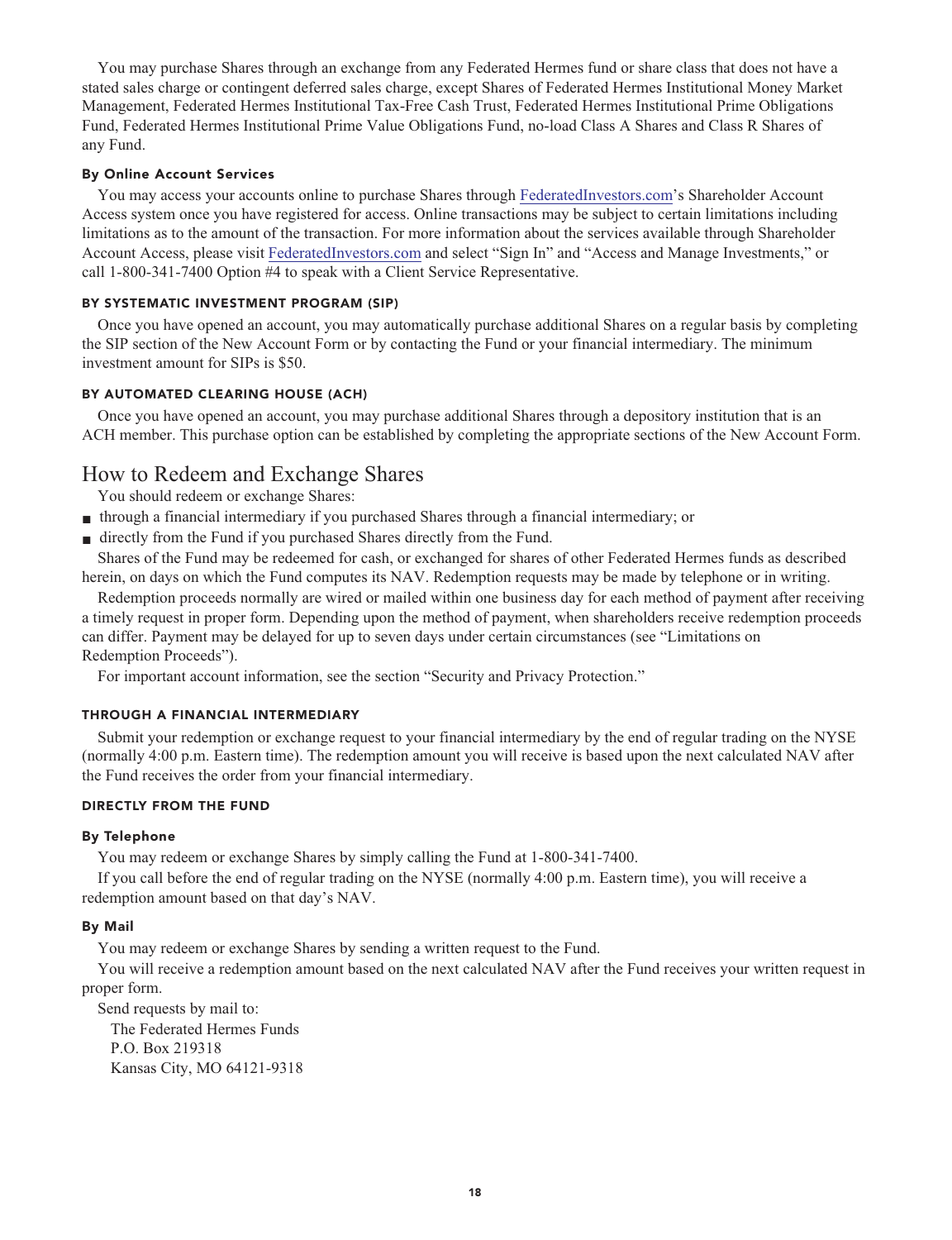**Send requests by private courier or overnight delivery service to:**

**The Federated Hermes Funds th 430 W 7 Street Suite 219318 Kansas City, MO 64105-1407 All requests must include:**

- **Fund name and Share class, account number and account registration;**
- **amount** to be redeemed or exchanged;
- **■ signatures of all shareholders exactly as registered; and**
- **■ if exchanging, the Fund name and Share class, account number and account registration into which you are exchanging.**

**Call your financial intermediary or the Fund if you need special instructions.**

#### **Signature Guarantees**

**Signatures must be guaranteed by a financial institution which is a participant in a Medallion signature guarantee program if:**

- **your redemption will be sent to an address other than the address of record;**
- **■ your redemption will be sent to an address of record that was changed within the last 30 days;**
- **a redemption is payable to someone other than the shareholder(s) of record; or**
- **■ transferring into another fund with a different shareholder registration.**

**A Medallion signature guarantee is designed to protect your account from fraud. Obtain a Medallion signature guarantee from a bank or trust company, savings association, credit union or broker, dealer or securities exchange member. A notary public cannot provide a signature guarantee.**

#### **By Online Account Services**

**You may access your accounts online to redeem or exchange Shares through [FederatedInvestors.com'](https://www.federatedinvestors.com/home.do)s Shareholder Account Access system once you have registered for access. Online transactions may be subject to certain limitations including limitations as to the amount of the transaction. For more information about the services available through Shareholder Account Access, please visit [FederatedInvestors.com](https://www.federatedinvestors.com/home.do) and select "Sign In" and "Access and Manage Investments," or call 1-800-341-7400 Option #4 to speak with a Client Service Representative.**

#### **PAYMENT METHODS FOR REDEMPTIONS**

**Your redemption proceeds will be mailed by check to your address of record. The following payment options are available if you complete the appropriate section of the New Account Form or an Account Service Options Form. These payment options require a signature guarantee if they were not established when the account was opened:**

- An electronic transfer to your account at a financial institution that is an ACH member; or
- Wire payment to your account at a domestic commercial bank that is a Federal Reserve System member.

#### **METHODS THE FUND MAY USE TO MEET REDEMPTION REQUESTS**

**The Fund intends to pay Share redemptions in cash. To ensure that the Fund has cash to meet Share redemptions on any day, the Fund typically expects to hold a cash or cash equivalent reserve or sell portfolio securities.**

**In unusual or stressed circumstances, the Fund may generate cash in the following ways:**

- **■ Inter-fund Borrowing and Lending.** The SEC has granted an exemption that permits the Fund and all other funds **advised by subsidiaries of Federated Hermes ("Federated Hermes funds") to lend and borrow money for certain temporary purposes directly to and from other Federated Hermes funds. Inter-fund borrowing and lending is permitted only: (a) to meet shareholder redemption requests; (b) to meet commitments arising from "failed" trades; and (c) for other temporary purposes. All inter-fund loans must be repaid in seven days or less.**
- **Committed Line of Credit.** The Fund participates with certain other Federated Hermes funds, on a several basis, in an **up to \$500,000,000 unsecured, 364-day, committed, revolving line of credit (LOC) agreement. The LOC was made available to temporarily finance the repurchase or redemption of shares of the funds, failed trades, payment of dividends, settlement of trades and for other short-term, temporary or emergency general business purposes. The Fund cannot borrow under the LOC if an inter-fund loan is outstanding.**
- **Redemption in Kind.** Although the Fund intends to pay Share redemptions in cash, it reserves the right to pay the **redemption price in whole or in part by an "in-kind" distribution of the Fund's portfolio securities. Because the Fund has elected to be governed by Rule 18f-1 under the 1940 Act, the Fund is obligated to pay Share redemptions to any one shareholder in cash only up to the lesser of \$250,000 or 1% of the net assets represented by such Share class during any**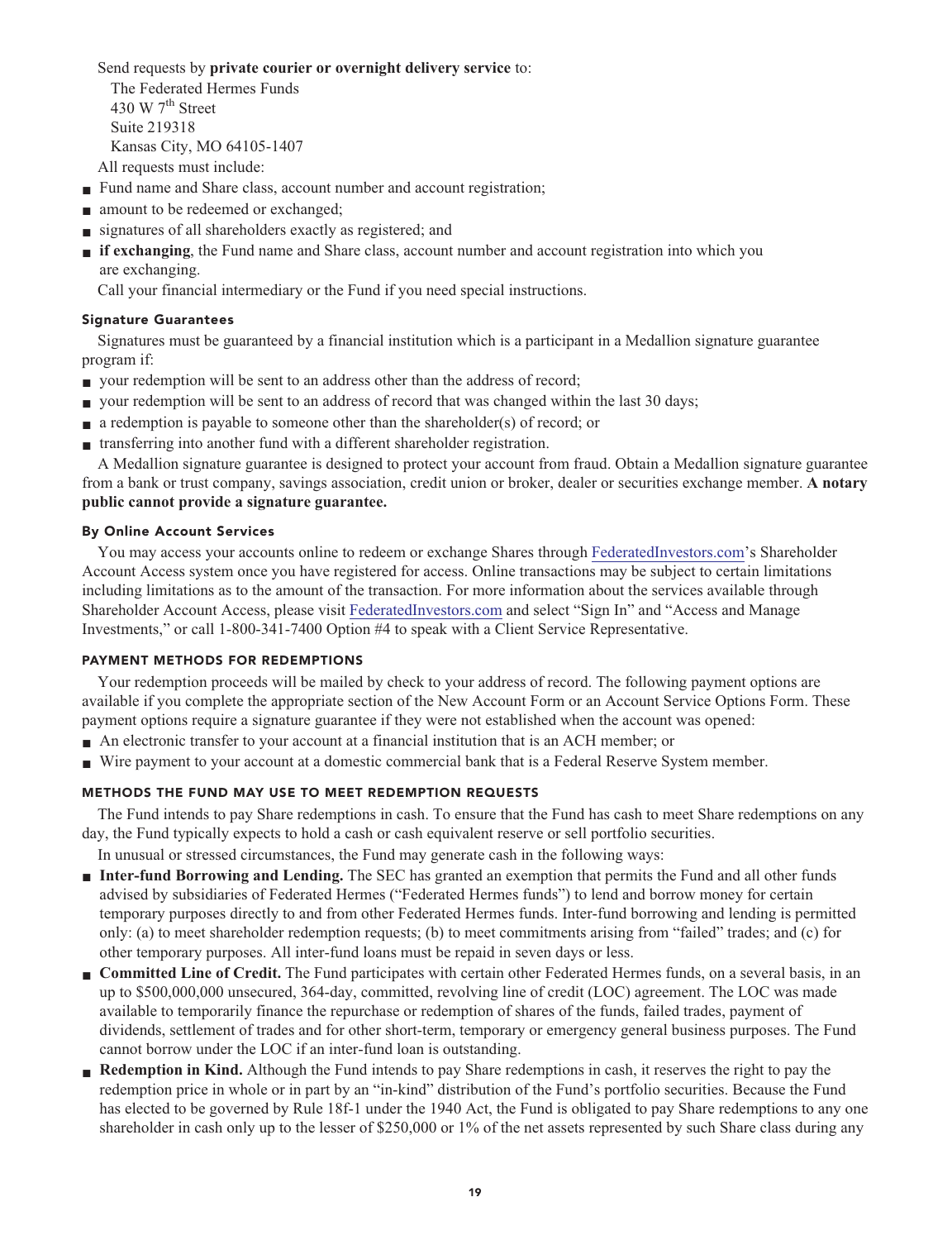**90-day period. Redemptions in kind are made consistent with the procedures adopted by the Fund's Board, which generally include distributions of a pro rata share of the Fund's portfolio assets. Redemption in kind is not as liquid as a cash redemption. If redemption is made in kind, securities received may be subject to market risk and the shareholder could incur taxable gains and brokerage or other charges in converting the securities to cash.**

#### **LIMITATIONS ON REDEMPTION PROCEEDS**

**Redemption proceeds normally are wired or mailed within one business day after receiving a request in proper form. Payment may be delayed for up to seven days:**

- **to allow your purchase to clear (as discussed below);**
- **■ during periods of market volatility;**
- **■ when a shareholder's trade activity or amount adversely impacts the Fund's ability to manage its assets; or**
- **■ during any period when the Federal Reserve wire or applicable Federal Reserve banks are closed, other than customary weekend and holiday closings.**

**If you request a redemption of Shares recently purchased by check (including a cashier's check or certified check), money order, bank draft or ACH, your redemption proceeds may not be made available for up to seven calendar days to allow the Fund to collect payment on the instrument used to purchase such Shares. If the purchase instrument does not clear, your purchase order will be canceled and you will be responsible for any losses incurred by the Fund as a result of your canceled order.**

**In addition, the right of redemption may be suspended, or the payment of proceeds may be delayed (including beyond seven days), during any period:**

- **■ when the NYSE is closed, other than customary weekend and holiday closings;**
- when trading on the NYSE is restricted, as determined by the SEC;
- **■ in which an emergency exists, as determined by the SEC, so that disposal of the Fund's investments or determination of its NAV is not reasonably practicable; or**
- **■ as the SEC may by order permit for the protection of Fund shareholders.**

**You will not accrue interest or dividends on uncashed redemption checks from the Fund when checks are undeliverable and returned to the Fund.**

#### **EXCHANGE PRIVILEGE**

**You may exchange Shares of the Fund. To do this, you must:**

- **meet any applicable shareholder eligibility requirements;**
- **■ ensure that the account registrations are identical;**
- **meet any applicable minimum initial investment requirements; and**
- **receive a prospectus for the fund into which you wish to exchange.**

**An exchange is treated as a redemption and a subsequent purchase, and is a taxable transaction. The Fund reserves the right to reject any request to purchase or exchange Shares. The Fund may modify or terminate the exchange privilege at any time.**

**You may exchange Shares of the Fund for shares of any Federated Hermes fund or share class that does not have a stated sales charge or contingent deferred sales charge, except Shares of Federated Hermes Institutional Money Market Management, Federated Hermes Institutional Tax-Free Cash Trust, Federated Hermes Institutional Prime Obligations Fund, Federated Hermes Institutional Prime Value Obligations Fund, no-load Class A Shares and Class R Shares of any Fund.**

#### **SYSTEMATIC WITHDRAWAL/EXCHANGE PROGRAM**

**You may automatically redeem or exchange Shares. The minimum amount for all new or revised systematic redemptions or exchanges of Shares is \$50 per transaction per fund. Complete the appropriate section of the New Account Form or an Account Service Options Form or contact your financial intermediary or the Fund. Your account value must meet the minimum initial investment amount at the time the program is established. This program may reduce, and eventually deplete, your account. Payments should not be considered yield or income.**

#### **ADDITIONAL CONDITIONS**

#### **Telephone Transactions**

**The Fund will record your telephone instructions. If the Fund does not follow reasonable procedures, it may be liable for losses due to unauthorized or fraudulent telephone instructions.**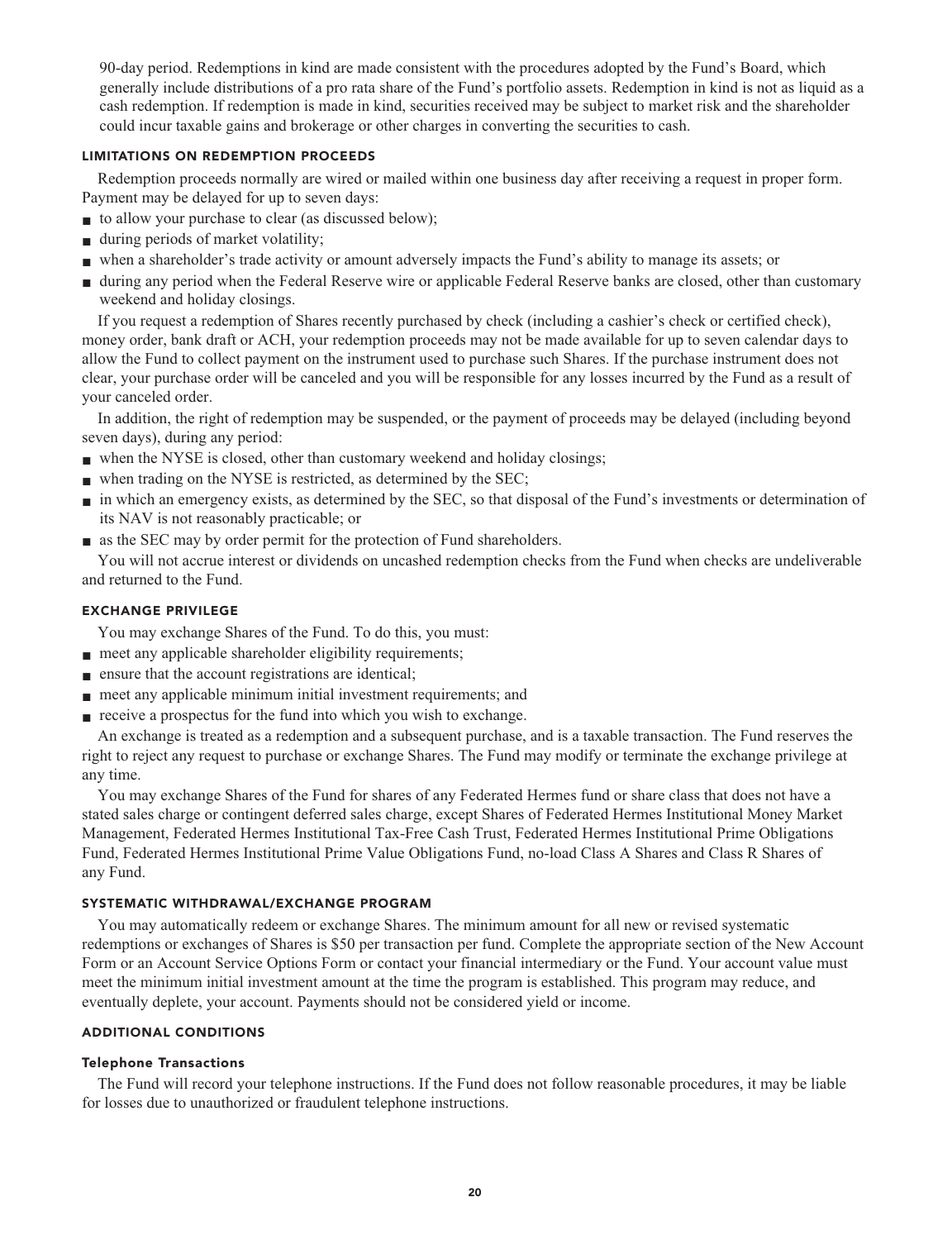#### **Share Certificates**

**The Fund no longer issues share certificates. If you are redeeming or exchanging Shares represented by certificates previously issued by the Fund, you must return the certificates with your written redemption or exchange request. For your protection, send your certificates by registered or certified mail, but do not endorse them.**

## **Security and Privacy Protection**

#### **ONLINE ACCOUNT AND TELEPHONE ACCESS SECURITY**

**Federated Hermes will not be responsible for losses that result from unauthorized transactions, unless Federated Hermes does not follow procedures designed to verify your identity. When initiating a transaction by telephone or online, shareholders should be aware that any person with access to your account and other personal information including PINs (Personal Identification Numbers) may be able to submit instructions by telephone or online. Shareholders are responsible for protecting their identity by using strong usernames and complex passwords which utilize combinations of mixed case letters, numbers and symbols, and change passwords and PINs frequently.**

**Using [FederatedInvestors.com'](https://www.federatedinvestors.com/home.do)s Account Access website means you are consenting to sending and receiving personal financial information over the Internet, so you should be sure you are comfortable with the risks. You will be required to accept the terms of an online agreement and to establish and utilize a password in order to access online account services. The Transfer Agent has adopted security procedures to confirm that Internet instructions are genuine. The Transfer Agent will also send you written confirmation of share transactions. The Transfer Agent, the Fund and any of its affiliates will not be liable for losses or expenses that occur from fraudulent Internet instructions reasonably believed to be genuine.**

**The Transfer Agent or the Fund will employ reasonable procedures to confirm that telephone transaction requests are genuine, which may include recording calls, asking the caller to provide certain personal identification information, sending you written confirmation, or requiring other confirmation security procedures. The Transfer Agent, the Fund and any of its affiliates will not be liable for relying on instructions submitted by telephone that the Fund reasonably believes to be genuine.**

#### **ANTI-MONEY LAUNDERING COMPLIANCE**

**To help the government fight the funding of terrorism and money laundering activities, federal law requires financial institutions to obtain, verify and record information that identifies each new customer who opens a Fund account and to determine whether such person's name appears on governmental lists of known or suspected terrorists or terrorist organizations. Pursuant to the requirements under the USA PATRIOT Act, the information obtained will be used for compliance with the USA PATRIOT Act or other applicable laws, regulations and rules in connection with money laundering, terrorism or other illicit activities.**

**Information required includes your name, residential or business address, date of birth (for an individual), and other information that identifies you, including your social security number, tax identification number or other identifying number. The Fund cannot waive these requirements. The Fund is required by law to reject your Account Application if the required information is not provided. If, after reasonable effort, the Fund is unable to verify your identity or that of any other person(s) authorized to act on your behalf, or believes it has identified potentially suspicious, fraudulent or criminal activity, the Fund reserves the right to close your account and redeem your shares at the next calculated NAV without your permission. Any applicable contingent deferred sales charge (CDSC) will be assessed upon redemption of your shares.**

**The Fund has a strict policy designed to protect the privacy of your personal information. A copy of Federated Hermes' privacy policy notice was given to you at the time you opened your account. The Fund sends a copy of the privacy notice to you annually. You may also obtain the privacy notice by calling the Fund, or through [FederatedInvestors.com.](https://www.federatedinvestors.com/home.do)**

# **Account and Share Information**

#### **CONFIRMATIONS AND ACCOUNT STATEMENTS**

**You will receive confirmation of purchases, redemptions and exchanges (except for systematic transactions). In addition, you will receive periodic statements reporting all account activity, including systematic transactions, dividends and capital gains paid.**

#### **DIVIDENDS AND CAPITAL GAINS**

**The Fund declares any dividends daily and pays them monthly to shareholders. If you purchase Shares by wire, you begin earning dividends on the day your wire is received. If you purchase Shares by check, you begin earning dividends on the business day after the Fund receives your check. In either case, you earn dividends through the day your redemption request is received.**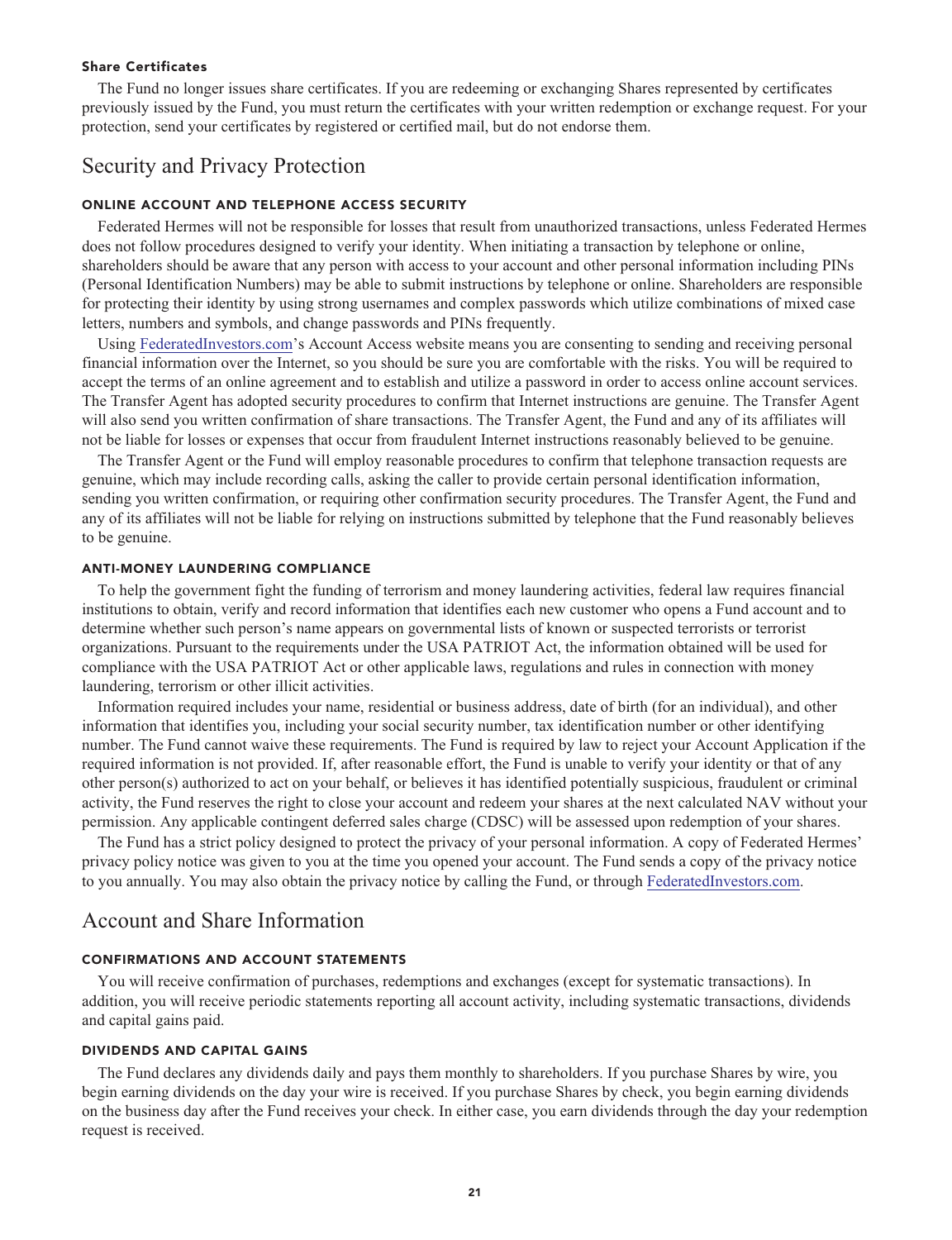**In addition, the Fund pays any capital gains at least annually, and may make such special distributions of dividends and capital gains as may be necessary to meet applicable regulatory requirements. Your dividends and capital gains distributions will be automatically reinvested in additional Shares without a sales charge, unless you elect cash payments. Dividends may also be reinvested without sales charges in shares of any class of any other Federated Hermes fund of which you are already a shareholder.**

**If you purchase Shares just before the record date for a capital gain distribution, you will pay the full price for the Shares and then receive a portion of the price back in the form of a taxable distribution, whether or not you reinvest the distribution in Shares. Therefore, you should consider the tax implications of purchasing Shares shortly before the record date for a capital gain. Contact your financial intermediary or the Fund for information concerning when dividends and capital gains will be paid.**

**Under the federal securities laws, the Fund is required to provide a notice to shareholders regarding the source of distributions made by the Fund if such distributions are from sources other than ordinary investment income. In addition, important information regarding the Fund's distributions, if applicable, is available via the link to the Fund and share class name at [FederatedInvestors.com/FundInformation.](https://www.federatedinvestors.com/product-info/prospectuses-and-regulatory-reports.do)**

#### **SMALL DISTRIBUTIONS AND UNCASHED CHECKS**

**Generally, dividend and/or capital gain distributions payable by check in an amount of less than \$25 will be automatically reinvested in additional shares. This policy does not apply if you have elected to receive cash distributions that are directly deposited into your bank account via wire or ACH.**

**Additionally, if one or more dividend or capital gain distribution checks are returned as "undeliverable," or remain uncashed for 180 days, all subsequent dividend and capital gain distributions will be reinvested in additional shares. No interest will accrue on amounts represented by uncashed distribution checks. For questions on whether reinvestment applies to your distributions, please contact a Client Service Representative at 1-800-341-7400.**

**Certain states, including the State of Texas, have laws that allow shareholders to designate a representative to receive abandoned or unclaimed property ("escheatment") notifications by completing and submitting a designation form that generally can be found on the official state website. If a shareholder resides in an applicable state, and elects to designate a representative to receive escheatment notifications, escheatment notices generally will be delivered as required by such state laws, including, as applicable, to both the shareholder and the designated representative. A completed designation form may be mailed to the Fund (if Shares are held directly with the Fund) or to the shareholder's financial intermediary (if Shares are not held directly with the Fund). Shareholders should refer to relevant state law for the shareholder's specific rights and responsibilities under his or her state's escheatment law(s), which can generally be found on a state's official website.**

#### **ACCOUNTS WITH LOW BALANCES**

**Federated Hermes reserves the right to close accounts if redemptions or exchanges cause the account balance to fall below:**

**■ \$25,000 for the IS and SS classes.**

**Before an account is closed, you will be notified and allowed at least 30 days to purchase additional Shares to meet the minimum.**

#### **TAX INFORMATION**

**The Fund sends an IRS Form 1099 and an annual statement of your account activity to assist you in completing your federal, state and local tax returns. Fund distributions of dividends and capital gains are taxable to you whether paid in cash or reinvested in the Fund. Dividends are taxable at different rates depending on the source of dividend income. Distributions of net short-term capital gains are taxable to you as ordinary income. Distributions of net long-term capital gains are taxable to you as long-term capital gains regardless of how long you have owned your Shares.**

**Fund distributions are expected to be primarily dividends. Redemptions and exchanges are taxable sales. Please consult your tax adviser regarding your federal, state and local tax liability.**

#### **FREQUENT TRADING POLICIES**

**Given the liquid nature of the Fund's investments and the low transaction costs associated with these investments, the Fund does not anticipate that in the normal case frequent or short-term trading into and out of the Fund will have significant adverse consequences for the Fund and its shareholders. For this reason, the Fund's Board has not adopted policies or procedures to monitor or discourage frequent or short-term trading of the Fund's Shares. Regardless of their frequency or short-term nature, purchases and redemptions of Fund Shares can have adverse effects on the management of the Fund's portfolio and its performance.**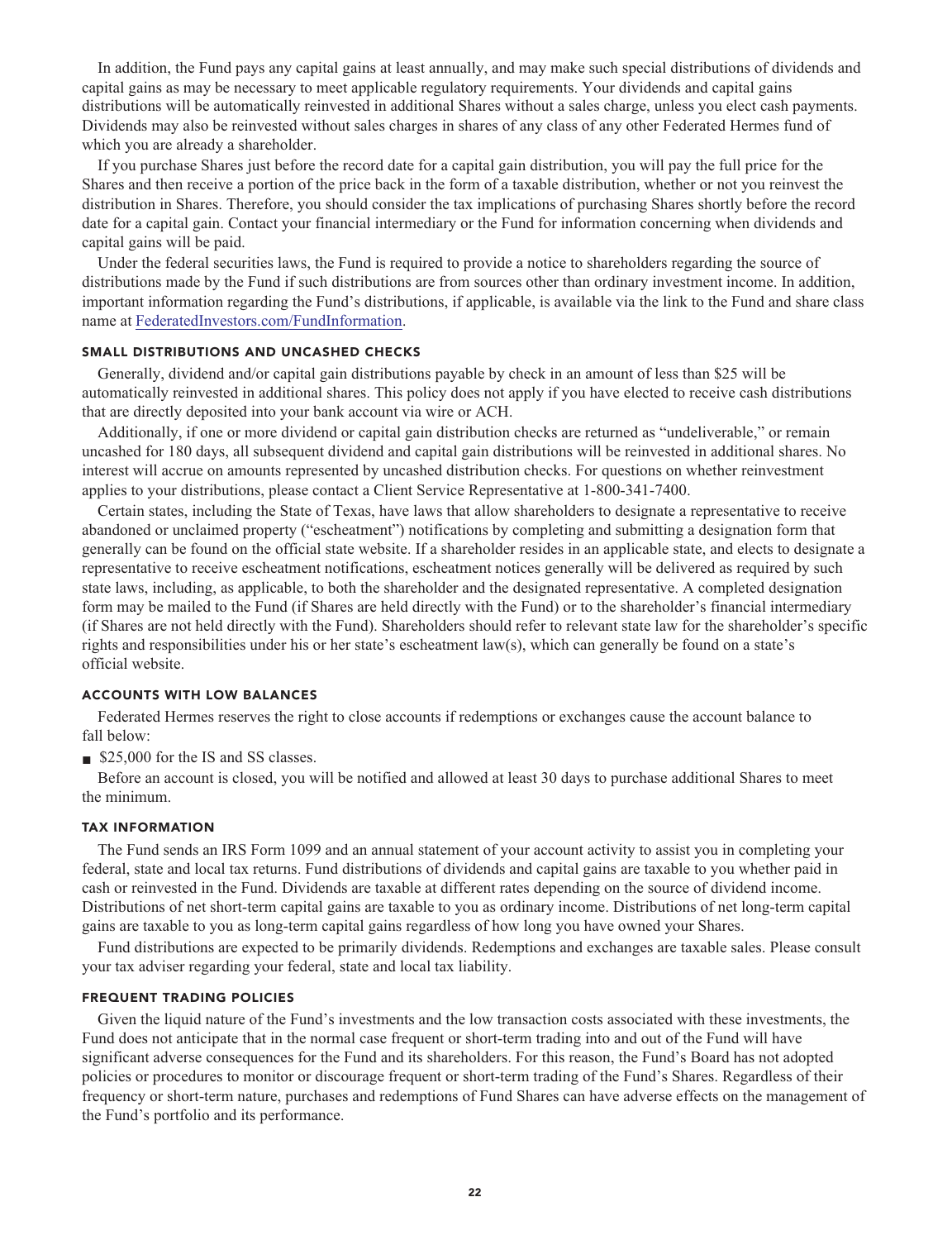**Other funds in the Federated Hermes family of funds may impose monitoring policies. Under normal market conditions such monitoring policies are designed to protect the funds being monitored and their shareholders and the operation of such policies and shareholder investments under such monitoring are not expected to have materially adverse impact on the Federated Hermes funds or their shareholders. If you plan to exchange your fund shares for shares of another Federated Hermes fund, please read the prospectus of that other Federated Hermes fund for more information.**

#### **PORTFOLIO HOLDINGS INFORMATION**

**Information concerning the Fund's portfolio holdings is available via the link to the Fund and share class name at [FederatedInvestors.com/FundInformation.](https://www.federatedinvestors.com/product-info/prospectuses-and-regulatory-reports.do) A complete listing of the Fund's portfolio holdings as of the end of each calendar quarter is posted on the website 30 days (or the next business day) after the end of the quarter and remains posted for six months thereafter. Summary portfolio composition information as of the close of each month is posted on the website 15 days (or the next business day) after month-end and remains posted until replaced by the information for the succeeding month. The summary portfolio composition information may include identification of the Fund's top 10 issuer exposures and percentage breakdowns of the portfolio by type of security.**

**You may also access portfolio information as of the end of the Fund's fiscal quarters via the link to the Fund and share class name at [FederatedInvestors.com.](https://www.federatedinvestors.com/home.do) The Fund's Annual and Semi-Annual Shareholder Reports contain complete listings of the Fund's portfolio holdings as of the end of the Fund's second and fourth fiscal quarters. Fiscal quarter information is made available on the website within 70 days after the end of the fiscal quarter. This information is also available in reports filed with the SEC at the SEC's website at [sec.gov.](https://www.sec.gov/)**

**Each fiscal quarter, the Fund will file with the SEC a complete schedule of its monthly portfolio holdings on "Form N-PORT." The Fund's holdings as of the end of the third month of every fiscal quarter, as reported on Form N-PORT, will be publicly available on the SEC's website at [sec.gov](https://www.sec.gov/) within 60 days of the end of the fiscal quarter upon filing. You may also access this information via the link to the Fund and share class name at [FederatedInvestors.com.](https://www.federatedinvestors.com/home.do)**

**In addition, from time to time (for example, during periods of unusual market conditions), additional information regarding the Fund's portfolio holdings and/or composition may be posted to [FederatedInvestors.com.](https://www.federatedinvestors.com/home.do) If and when such information is posted, its availability will be noted on, and the information will be accessible from, the home page of the website.**

# **Who Manages the Fund?**

**The Board governs the Fund. The Board selects and oversees the Adviser, Federated Investment Management Company. The Adviser manages the Fund's assets, including buying and selling portfolio securities. Federated Advisory Services Company (FASC), an affiliate of the Adviser, provides certain support services to the Adviser. The fee for these services is paid by the Adviser and not by the Fund. The address of the Adviser and FASC is 1001 Liberty Avenue, Pittsburgh, PA 15222-3779.**

**The Adviser, and other advisory subsidiaries of Federated Hermes combined advise approximately 102 registered investment companies spanning equity, fixed-income and money market mutual funds and also manage a variety of other pooled investment vehicles, private investment companies and customized separately managed accounts (including non-U.S./offshore funds). Federated Hermes' assets under management totaled approximately \$668.9 billion in assets as of December 31, 2021. Federated Hermes was established in 1955 as Federated Investors, Inc. and is one of the largest investment managers in the United States with nearly 2,000 employees. Federated Hermes provides investment products to more than 11,000 investment professionals and institutions.**

**The Adviser advises approximately 74 registered investment companies and also manages sub-advised funds. The Adviser's assets under management totaled approximately \$399.6 billion in assets as of December 31, 2021.**

#### **PORTFOLIO MANAGEMENT INFORMATION**

#### **Todd A. Abraham**

**Todd A. Abraham, CFA, Senior Portfolio Manager, has been the Fund's portfolio manager since September of 2000. Mr. Abraham is a Senior Portfolio Manager and Head of the Government/Mortgage-backed Fixed Income Group. He is responsible for overseeing the macro risk elements in the portfolio. He has been with the Adviser or an affiliate since 1993; has worked in investment management since 1993; has managed investment portfolios since 1995. Education: B.S., Indiana University of Pennsylvania; M.B.A., Loyola College.**

#### **Liam O'Connell**

**Liam O'Connell, CFA, has been the Fund's portfolio manager since March of 2013.**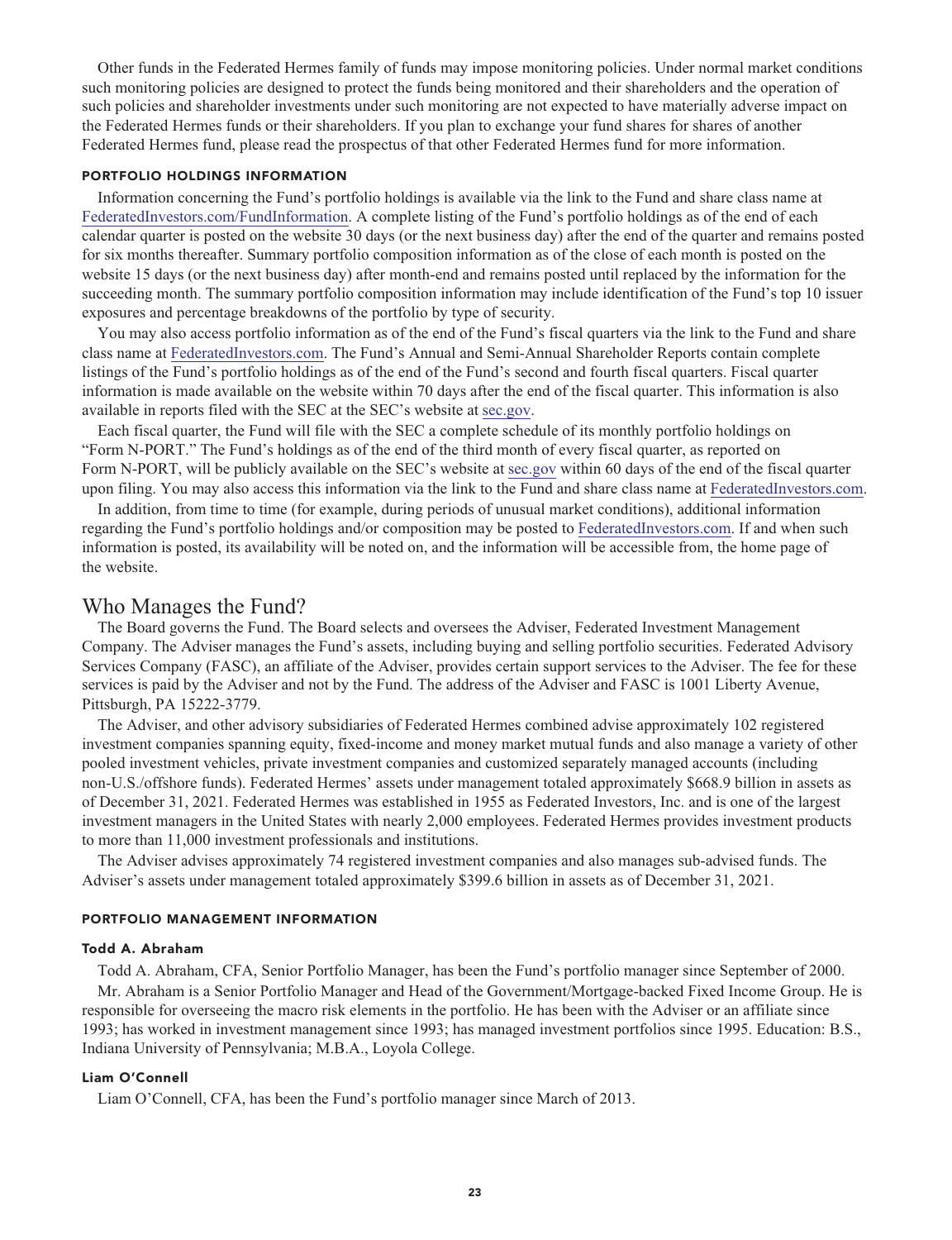**Mr. O'Connell is responsible for day to day management of the Fund focusing on asset allocation, interest rate strategy and security selection. He has been with the Adviser or an affiliate since 2003; has worked in investment management since 2003; has managed investment portfolios since 2005. Education: B.S., Webb Institute of Naval Architecture; M.S, Johns Hopkins University; M.B.A., Massachusetts Institute of Technology.**

**The Fund's SAI provides additional information about the Portfolio Managers' compensation, management of other accounts and ownership of securities in the Fund.**

#### **ADVISORY FEES**

**The Fund's investment advisory contract provides for payment to the Adviser of an annual investment advisory fee of 0.40% of the Fund's average daily net assets. The Adviser may voluntarily waive a portion of its fee or reimburse the Fund for certain operating expenses. The Adviser and its affiliates have also agreed to certain "Fee Limits" as described in the footnote to the "Risk/Return Summary: Fees and Expenses" table found in the "Fund Summary" section of the Prospectus.**

**A discussion of the Board's review of the Fund's investment advisory contract is available in the Fund's annual and semi-annual shareholder reports for the periods ended January 31 and July 31, respectively.**

# **Financial Information**

#### **FINANCIAL HIGHLIGHTS**

**The Financial Highlights will help you understand the Fund's financial performance for its past five fiscal years. Some of the information is presented on a per Share basis. Total returns represent the rate an investor would have earned (or lost) on an investment in the Fund, assuming reinvestment of any dividends and capital gains.**

**This information has been audited by Ernst & Young LLP, an independent registered public accounting firm, whose report, along with the Fund's audited financial statements, is included in the Annual Report.**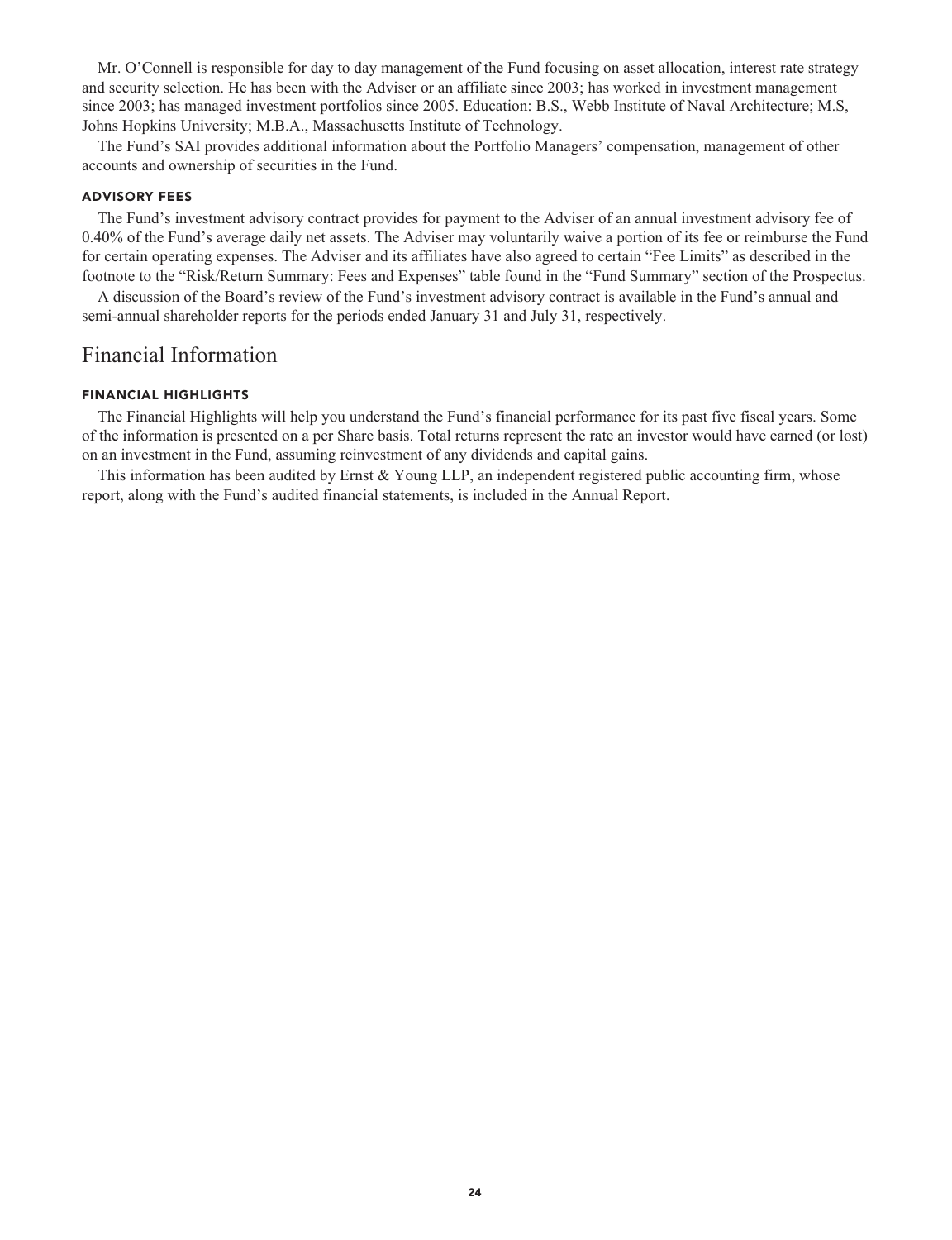# **Financial Highlights – Institutional Shares**

**(For a Share Outstanding Throughout Each Period)**

|                                           |            | Year Ended January 31, |         |            |         |  |  |  |
|-------------------------------------------|------------|------------------------|---------|------------|---------|--|--|--|
|                                           | 2022       | 2021                   | 2020    | 2019       | 2018    |  |  |  |
| Net Asset Value, Beginning of Period      | \$10.56    | \$10.31                | \$9.97  | \$9.97     | \$10.13 |  |  |  |
| <b>Income From Investment Operations:</b> |            |                        |         |            |         |  |  |  |
| Net investment income (loss) <sup>1</sup> | 0.02       | 0.09                   | 0.21    | 0.24       | 0.21    |  |  |  |
| Net realized and unrealized gain (loss)   | (0.34)     | 0.29                   | 0.35    | $(0.00)^2$ | (0.13)  |  |  |  |
| TOTAL FROM INVESTMENT OPERATIONS          | (0.32)     | 0.38                   | 0.56    | 0.24       | 0.08    |  |  |  |
| <b>Less Distributions:</b>                |            |                        |         |            |         |  |  |  |
| Distributions from net investment income  | (0.07)     | (0.13)                 | (0.22)  | (0.24)     | (0.24)  |  |  |  |
| Distributions from net realized gain      | (0.02)     |                        |         |            |         |  |  |  |
| <b>TOTAL DISTRIBUTIONS</b>                | (0.09)     | (0.13)                 | (0.22)  | (0.24)     | (0.24)  |  |  |  |
| Net Asset Value, End of Period            | \$10.15    | \$10.56                | \$10.31 | \$9.97     | \$9.97  |  |  |  |
| Total Return <sup>3</sup>                 | $(3.07)\%$ | 3.73%                  | 5.69%   | 2.51%      | 0.78%   |  |  |  |
|                                           |            |                        |         |            |         |  |  |  |

#### **Ratios to Average Net Assets:**

| Net expenses <sup>4</sup>                                                                     | 0.63%     | 0.63%     | 0.63%     | 0.63%     | 0.63%     |
|-----------------------------------------------------------------------------------------------|-----------|-----------|-----------|-----------|-----------|
| Net investment income                                                                         | 0.29%     | 0.86%     | 2.09%     | 2.46%     | 2.07%     |
| Expense waiver/reimbursement <sup>5</sup>                                                     | 0.16%     | 0.13%     | 0.12%     | 0.12%     | 0.08%     |
| Supplemental Data:                                                                            |           |           |           |           |           |
| Net assets, end of period (000 omitted)                                                       | \$163,080 | \$235,598 | \$240,047 | \$267.582 | \$356,449 |
| Portfolio turnover <sup>6</sup>                                                               | 227%      | 336%      | 302%      | 56%       | 201%      |
| Portfolio turnover (excluding purchases and sales from dollar-roll transactions) <sup>6</sup> | 21%       | 85%       | 49%       | 33%       | 29%       |

**1 Per share numbers have been calculated using the average shares method.**

**2 Represents less than \$0.01.**

**3 Based on net asset value.**

**4 Amount does not reflect net expenses incurred by investment companies in which the Fund may invest.**

- **5 This expense decrease is reflected in both the net expense and the net investment income ratios shown above. Amount does not reflect expense waiver/ reimbursement recorded by investment companies in which the Fund may invest.**
- **6 Securities that mature are considered sales for purposes of this calculation.**

**Further information about the Fund's performance is contained in the Fund's Annual Report, dated January 31, 2022, which can be obtained free of charge.**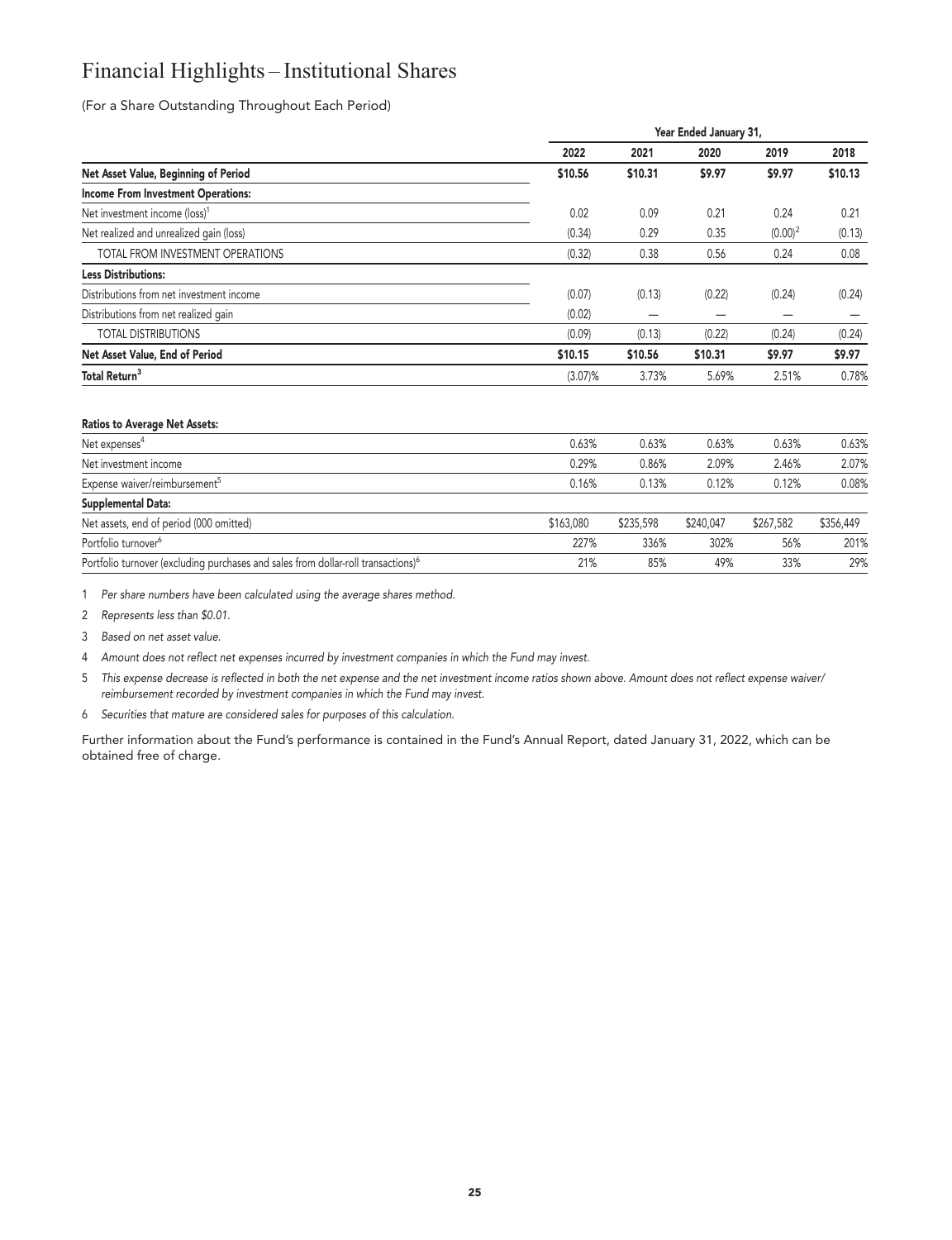# **Financial Highlights – Service Shares**

**(For a Share Outstanding Throughout Each Period)**

|                                           |            | Year Ended January 31, |         |            |         |  |
|-------------------------------------------|------------|------------------------|---------|------------|---------|--|
|                                           | 2022       | 2021                   | 2020    | 2019       | 2018    |  |
| Net Asset Value, Beginning of Period      | \$10.56    | \$10.31                | \$9.97  | \$9.97     | \$10.13 |  |
| <b>Income From Investment Operations:</b> |            |                        |         |            |         |  |
| Net investment income (loss) <sup>1</sup> | 0.01       | 0.14                   | 0.19    | 0.22       | 0.19    |  |
| Net realized and unrealized gain (loss)   | (0.35)     | 0.22                   | 0.35    | $(0.00)^2$ | (0.13)  |  |
| TOTAL FROM INVESTMENT OPERATIONS          | (0.34)     | 0.36                   | 0.54    | 0.22       | 0.06    |  |
| <b>Less Distributions:</b>                |            |                        |         |            |         |  |
| Distributions from net investment income  | (0.05)     | (0.11)                 | (0.20)  | (0.22)     | (0.22)  |  |
| Distributions from net realized gain      | (0.02)     |                        |         |            |         |  |
| <b>TOTAL DISTRIBUTIONS</b>                | (0.07)     | (0.11)                 | (0.20)  | (0.22)     | (0.22)  |  |
| Net Asset Value, End of Period            | \$10.15    | \$10.56                | \$10.31 | \$9.97     | \$9.97  |  |
| Total Return <sup>3</sup>                 | $(3.25)\%$ | 3.52%                  | 5.48%   | 2.31%      | 0.58%   |  |
|                                           |            |                        |         |            |         |  |

#### **Ratios to Average Net Assets:**

| Net expenses <sup>4</sup>                                                                     | 0.83%    | 0.83%    | 0.83%    | 0.83%    | 0.83%    |
|-----------------------------------------------------------------------------------------------|----------|----------|----------|----------|----------|
| Net investment income                                                                         | 0.10%    | 1.36%    | .91%     | 2.26%    | 1.87%    |
| Expense waiver/reimbursement <sup>5</sup>                                                     | 0.12%    | 0.10%    | 0.09%    | 0.09%    | 0.06%    |
| Supplemental Data:                                                                            |          |          |          |          |          |
| Net assets, end of period (000 omitted)                                                       | \$15,249 | \$16,292 | \$17,083 | \$23,873 | \$28,203 |
| Portfolio turnover <sup>6</sup>                                                               | 227%     | 336%     | 302%     | 56%      | 201%     |
| Portfolio turnover (excluding purchases and sales from dollar-roll transactions) <sup>6</sup> | 21%      | 85%      | 49%      | 33%      | 29%      |

**1 Per share numbers have been calculated using the average shares method.**

**2 Represents less than \$0.01.**

**3 Based on net asset value.**

**4 Amount does not reflect net expenses incurred by investment companies in which the Fund may invest.**

- **5 This expense decrease is reflected in both the net expense and the net investment income ratios shown above. Amount does not reflect expense waiver/ reimbursement recorded by investment companies in which the Fund may invest.**
- **6 Securities that mature are considered sales for purposes of this calculation.**

**Further information about the Fund's performance is contained in the Fund's Annual Report, dated January 31, 2022, which can be obtained free of charge.**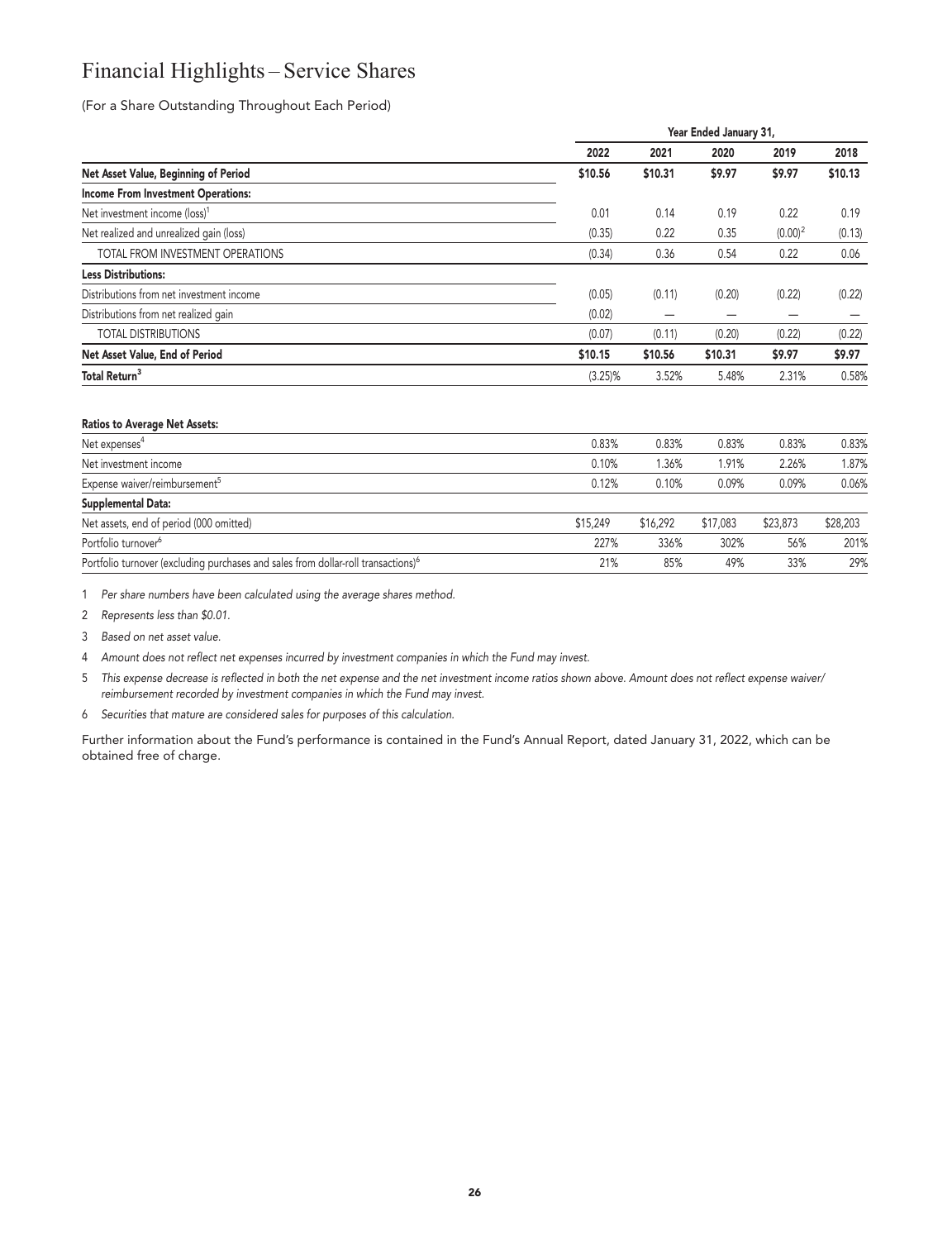# **Appendix A: Hypothetical Investment and Expense Information**

**The following charts provide additional hypothetical information about the effect of the Fund's expenses, including investment advisory fees and other Fund costs, on the Fund's assumed returns over a 10-year period. The charts show the estimated expenses that would be incurred in respect of a hypothetical investment of \$10,000, assuming a 5% return each year, and no redemption of Shares. Each chart also assumes that the Fund's annual expense ratio stays the same throughout the 10-year period and that all dividends and distributions are reinvested. The annual expense ratio used in each chart is the same as stated in the "Fees and Expenses" table of this Prospectus (and thus may not reflect any fee waiver or expense reimbursement currently in effect). The maximum amount of any sales charge that might be imposed on the** *purchase* **of Shares (and deducted from the hypothetical initial investment of \$10,000; the "Front-End Sales Charge") is reflected in the "Hypothetical Expenses" column. The hypothetical investment information does not reflect the effect of charges (if any) normally applicable to** *redemptions* **of Shares (e.g., deferred sales charges, redemption fees). Mutual fund returns, as well as fees and expenses, may fluctuate over time, and your actual investment returns and total expenses may be higher or lower than those shown below.**

#### **FEDERATED HERMES GOVERNMENT INCOME FUND - IS CLASS ANNUAL EXPENSE RATIO: 0.98% MAXIMUM FRONT-END SALES CHARGE: NONE**

| Year       | Hypothetical<br><b>Beginning</b><br>Investment | Hypothetical<br>Performance<br><b>Earnings</b> | Investment<br>After<br>Returns | Hypothetical<br><b>Expenses</b> | Hypothetical<br>Ending<br>Investment |
|------------|------------------------------------------------|------------------------------------------------|--------------------------------|---------------------------------|--------------------------------------|
|            | \$10,000.00                                    | \$500.00                                       | \$10,500.00                    | \$99.97                         | \$10,402.00                          |
| 2          | \$10,402.00                                    | \$520.10                                       | \$10,922.10                    | \$103.99                        | \$10,820.16                          |
| 3          | \$10,820.16                                    | \$541.01                                       | \$11,361.17                    | \$108.17                        | \$11,255.13                          |
| 4          | \$11,255.13                                    | \$562.76                                       | \$11,817.89                    | \$112.52                        | \$11,707.59                          |
| 5          | \$11,707.59                                    | \$585.38                                       | \$12,292.97                    | \$117.04                        | \$12,178.24                          |
| 6          | \$12,178.24                                    | \$608.91                                       | \$12,787.15                    | \$121.75                        | \$12,667.81                          |
| 7          | \$12,667.81                                    | \$633.39                                       | \$13,301.20                    | \$126.64                        | \$13,177.06                          |
| 8          | \$13,177.06                                    | \$658.85                                       | \$13,835.91                    | \$131.73                        | \$13,706.78                          |
| 9          | \$13,706.78                                    | \$685.34                                       | \$14,392.12                    | \$137.03                        | \$14,257.79                          |
| 10         | \$14,257.79                                    | \$712.89                                       | \$14,970.68                    | \$142.53                        | \$14,830.95                          |
| Cumulative |                                                | \$6,008.63                                     |                                | \$1,201.37                      |                                      |

#### **FEDERATED HERMES GOVERNMENT INCOME FUND - SS CLASS ANNUAL EXPENSE RATIO: 0.98% MAXIMUM FRONT-END SALES CHARGE: NONE**

| Year       | Hypothetical<br><b>Beginning</b><br>Investment | Hypothetical<br>Performance<br><b>Earnings</b> | Investment<br>After<br>Returns | Hypothetical<br><b>Expenses</b> | Hypothetical<br>Ending<br>Investment |
|------------|------------------------------------------------|------------------------------------------------|--------------------------------|---------------------------------|--------------------------------------|
|            |                                                |                                                |                                |                                 |                                      |
|            | \$10,000.00                                    | \$500.00                                       | \$10,500.00                    | \$99.97                         | \$10,402.00                          |
| 2          | \$10,402.00                                    | \$520.10                                       | \$10,922.10                    | \$103.99                        | \$10,820.16                          |
| 3          | \$10,820.16                                    | \$541.01                                       | \$11,361.17                    | \$108.17                        | \$11,255.13                          |
| 4          | \$11,255.13                                    | \$562.76                                       | \$11,817.89                    | \$112.52                        | \$11,707.59                          |
| 5          | \$11,707.59                                    | \$585.38                                       | \$12,292.97                    | \$117.04                        | \$12,178.24                          |
| 6          | \$12,178.24                                    | \$608.91                                       | \$12,787.15                    | \$121.75                        | \$12,667.81                          |
| 7          | \$12,667.81                                    | \$633.39                                       | \$13,301.20                    | \$126.64                        | \$13,177.06                          |
| 8          | \$13,177.06                                    | \$658.85                                       | \$13,835.91                    | \$131.73                        | \$13,706.78                          |
| 9          | \$13,706.78                                    | \$685.34                                       | \$14,392.12                    | \$137.03                        | \$14,257.79                          |
| 10         | \$14,257.79                                    | \$712.89                                       | \$14,970.68                    | \$142.53                        | \$14,830.95                          |
| Cumulative |                                                | \$6,008.63                                     |                                | \$1,201.37                      |                                      |